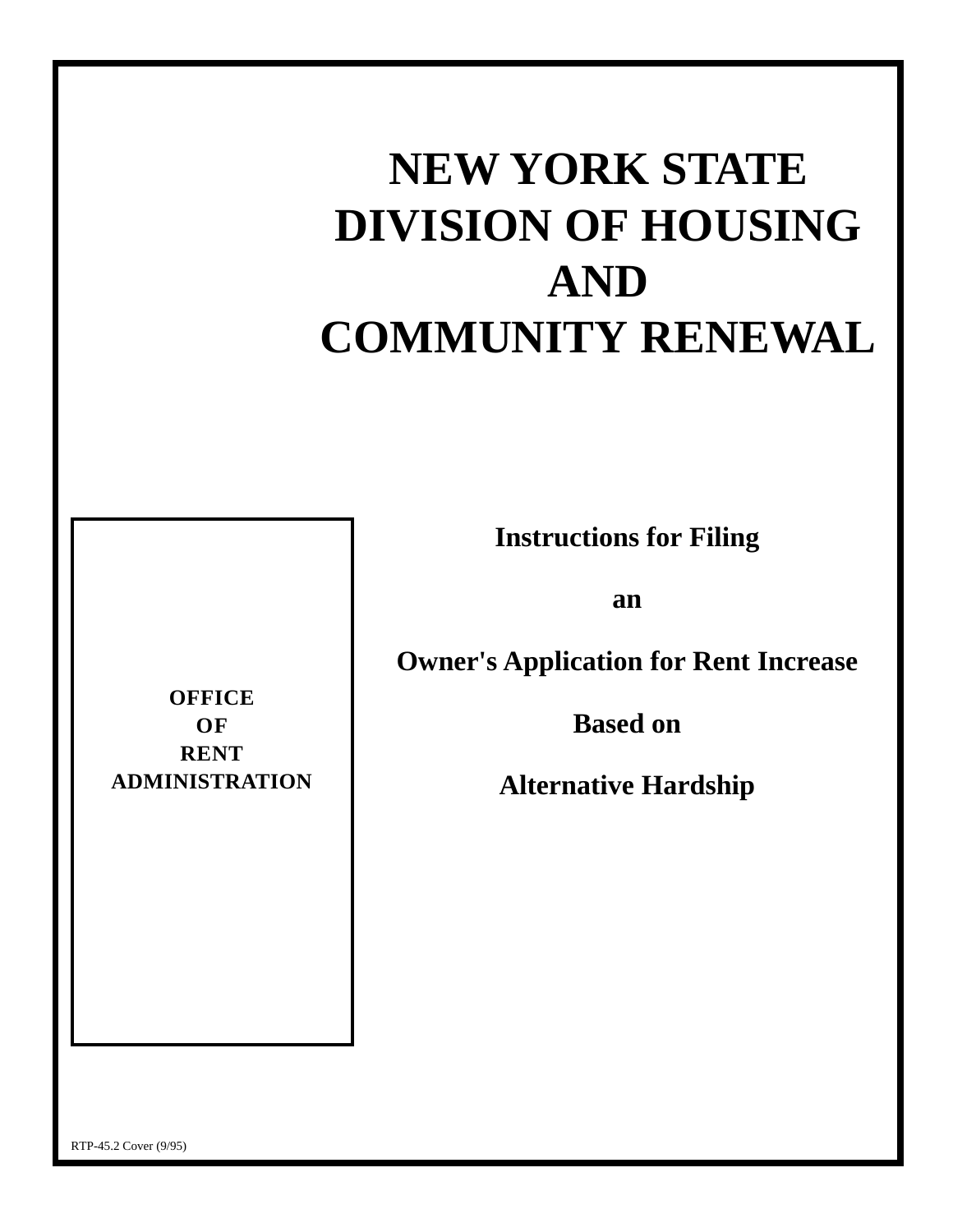

State of New York **Division of Housing and Community Renewal** Office of Rent Administration Gertz Plaza 92-31 Union Hall Street Jamaica, NY 11433 (718) 739-6400

# **Introduction**

General information is given in Section I for such topics as; who may file, what is an Alternative Hardship, when etc. and where to file.

Suggestions are listed in Section II on the sequence used in completing the forms and in organizing your records.

Section III contains detailed instructions application and a checklist of necessary attachments to the application.

Read Sections I and II before you complete the forms. Follow the detailed instructions in Section III for each form and attachment.

All data must be based on your chosen test year, unless otherwise instructed. See Section I, E. for definition.

For questions concerning the forms, or the Alternative Hardship regulations, contact the New York State Division of Housing and Community Renewal (DHCR) Borough/District Rent Office in the county where your building is located. Addresses and telephone numbers are listed on the last page.

# **Table of Contents**

| I. | <b>General Information</b>                                                              | Page           |
|----|-----------------------------------------------------------------------------------------|----------------|
|    | A. Who May File?                                                                        | 3              |
|    | B. What is an Alternative Hardship?                                                     | 3              |
|    | C. Is the Income Adjusted in Certain Cases?                                             | 3              |
|    | D. Which Forms to File?                                                                 | 3              |
|    | E. What is a Test Year?                                                                 | $\overline{4}$ |
|    | F. When do I File?                                                                      | $\overline{4}$ |
|    | G. Where do I File?                                                                     | $\overline{4}$ |
|    | H. Where do I Get Assistance?                                                           | $\overline{4}$ |
|    | I. What is the Processing Time?                                                         | $\overline{4}$ |
|    | J. What is the Maximum Alternative Hardship Increase Allowed Per Year?                  | 4              |
|    | K. Are there Restrictions on Filing and Collecting a Subsequent Hardship Rent Increase? | $\overline{4}$ |
|    | L. Are Other Increases Still Permitted?                                                 | 4              |
|    |                                                                                         |                |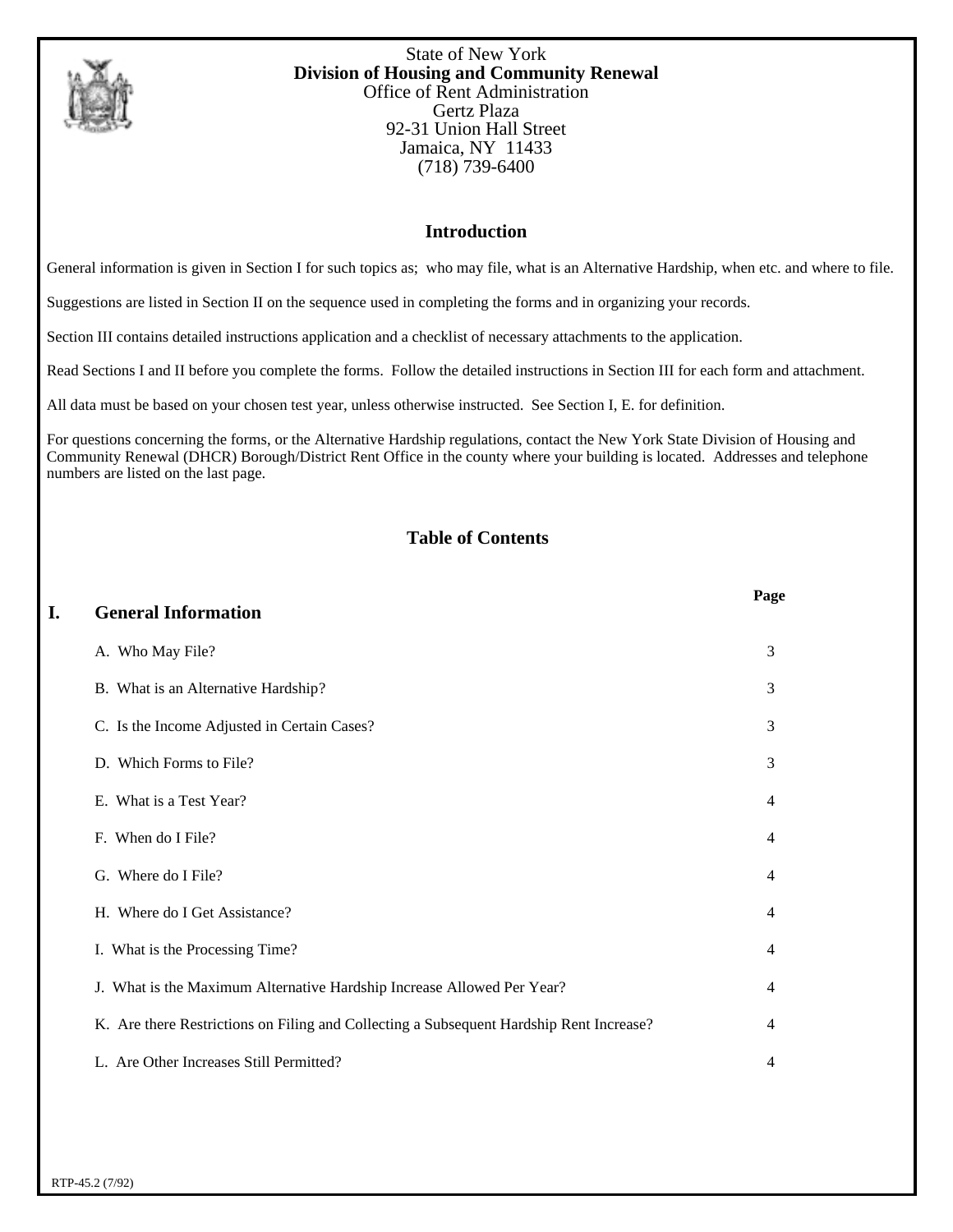|    | M. What are Allocation Adjustments?                                    | 4             |
|----|------------------------------------------------------------------------|---------------|
|    | N. Will You Request Additional Information?                            | $\mathfrak s$ |
|    | O. How Long Must I Retain Records?                                     | 5             |
|    | P. Are there Penalties for False Statements?                           | 5             |
|    | Q. How do I Notify Tenants?                                            | 5             |
|    |                                                                        |               |
| П. | <b>Suggestions For Preparing Your Application</b>                      |               |
|    | A. Organize Your Records for Your Selected Test Year                   | 5             |
|    | B. Complete the Forms in the Listed Order.                             | $\mathfrak s$ |
|    | C. Complete All Forms Required for Your Application.                   | 6             |
|    | D. Complete the Forms According to Instructions.                       | 6             |
|    | E. Prepare and Attach All Necessary Schedules and Documents.           | 6             |
|    | F. Check Your Completed Application.                                   | 6             |
|    | G. Sign, Date, Copy and Submit Your Application.                       | 6             |
|    |                                                                        |               |
| Ш. | Line-By-Line Instructions for each Form (Read Section II above first.) |               |

| $RTP-45$                                    | Owner's Application For Rent Increase Based on<br>Alternative Hardship - Part I                               | 7  |
|---------------------------------------------|---------------------------------------------------------------------------------------------------------------|----|
| A. RTP-45A                                  | Alternative Hardship Rent Increase Qualification Form                                                         | 9  |
| <b>B.</b> RTP-45B                           | Calculation of Owner's Equity in Property                                                                     | 10 |
| $C.$ RTP-45 $C$                             | Alternative Hardship Rent Increase Application - Part II                                                      | 11 |
| D. RTP-45D                                  | Alternative Hardship Rent Increase Application - Part III                                                     | 12 |
| E. RTP-45E                                  | Calculation of Allowable Mortgage Interest                                                                    | 16 |
| <b>F. RTP-45F</b>                           | Rental Income Worksheet                                                                                       | 36 |
| G. RTP-45G                                  | Owner's or Managing Agent's Statement of Affirmation to<br>Application for Alternative Hardship Rent Increase | 46 |
| <b>Checklist of Required Attachments</b>    |                                                                                                               |    |
| 49<br>Listing of DHCR District Rent Offices |                                                                                                               |    |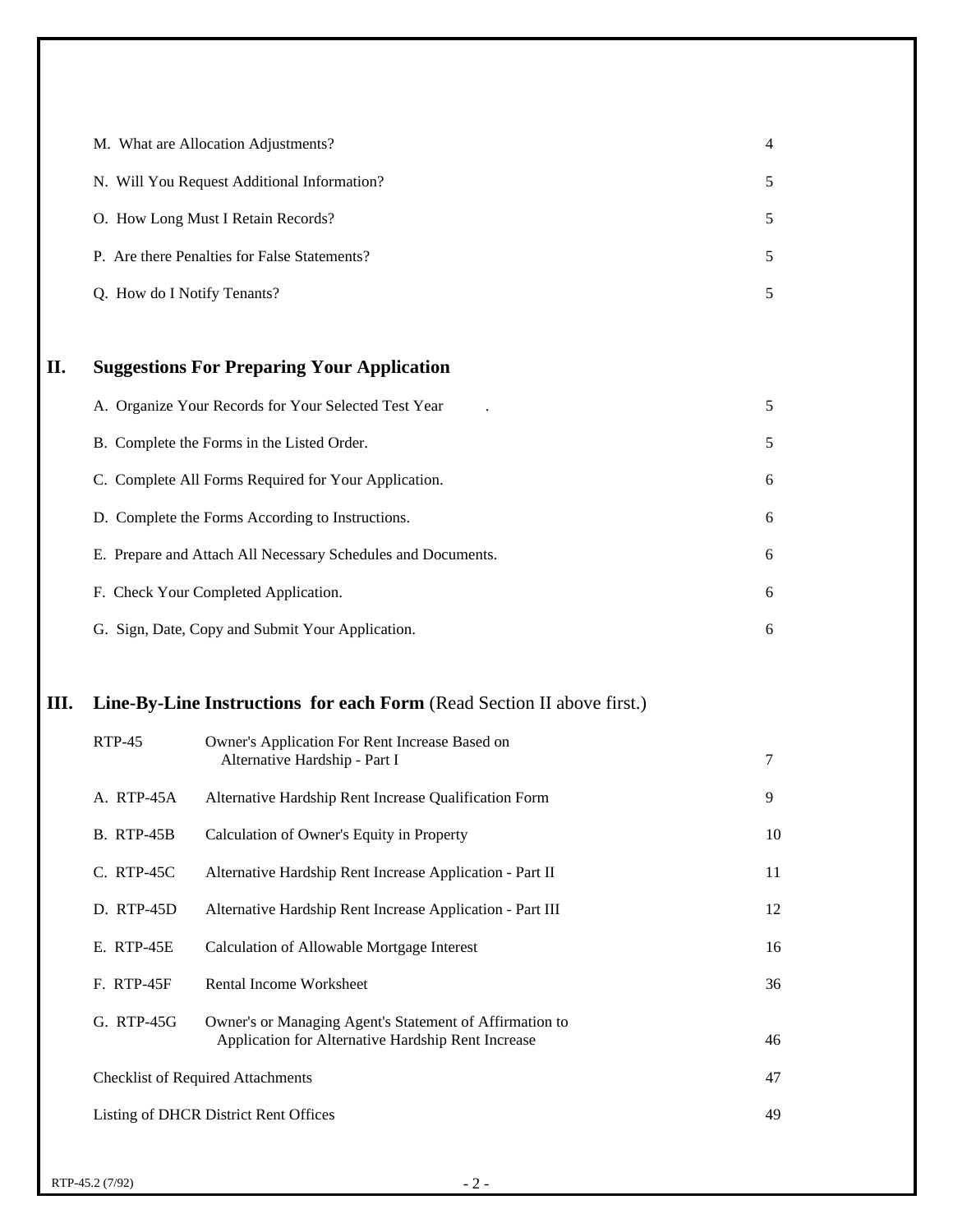#### **Section I General Information**

## **A. Who May File?**

You may apply if you own a partially or completely rent stabilized building and your operating expenses are equal to or greater than 95% of the gross income. In addition, all of the following must be met:

1. The owner (or an entity related to the owner) acquired the building at least 36 months before the date of application; and

- 2. The building has not received a Rent Stabilization Hardship Rent Increase within 36 months of the date of application; and
- 3. The owner's equity in the property is greater than five percent (5%) of the value of the property.

The property must be properly registered with DHCR under the Omnibus Housing Act of 1983. If the property is located outside of New York City, a current Property Maintenance and Operation Cost Survey Schedule must be on file with DHCR.

#### **B. What is an Alternative Hardship Rent Increase?**

A building subject to rent stabilization is eligible for a rent increase if the property's allowable expenses are equal to or more than 95% of its income.

#### **C. Is the Income Adjusted in Certain Cases?**

A property's income is adjusted, if any of the following conditions exist:

- 1. Any apartment was rent controlled; or
- 2. Any apartment was rented for commercial or professional purposes; or
- 3. Any apartment was occupied by the owner, the owner's relative, or the owner's employee(s); or
- 4. Any apartment was vacant for more than one month; or
- 5. Any apartment was occupied by a senior citizen with a rent increase exemption; or
- 6. Any apartment was occupied by a tenant with a Section 8 rent subsidy.

Actual and reasonable costs of operating and maintaining the property, including mortgage interest costs, are included when determining an Alternative Hardship. Depreciation costs, capital repairs, and mortgage amortization are not included.

#### **D. Which Forms to File?**

A complete application includes the following required forms:

| RTP-45        | - Owner's Application for Rent Increase Based on Alternative Hardship - Part I                                   |
|---------------|------------------------------------------------------------------------------------------------------------------|
| $RTP-45A$     | - Alternative Hardship Rent Increase Qualification Form                                                          |
| RTP-45C $\&D$ | - Alternative Hardship Rent Increase Application - Part II and Part III                                          |
| $RTP-45G$     | - Owner's or Managing Agent's Statement of Affirmation to Application for<br>Alternative Hardship Rent Increase. |

You may be required to complete one or more supplemental forms depending on your answers to certain questions on Forms RTP-45A and RTP-45C, or if mortgage interest is claimed on Form RTP-45D.

Section II describes which of the following supplemental forms is required:

| RTP-45B | Calculation of Owner's Equity in Property  |
|---------|--------------------------------------------|
| RTP-45E | Calculation of Allowable Mortgage Interest |
| RTP-45F | Rental Income Worksheet                    |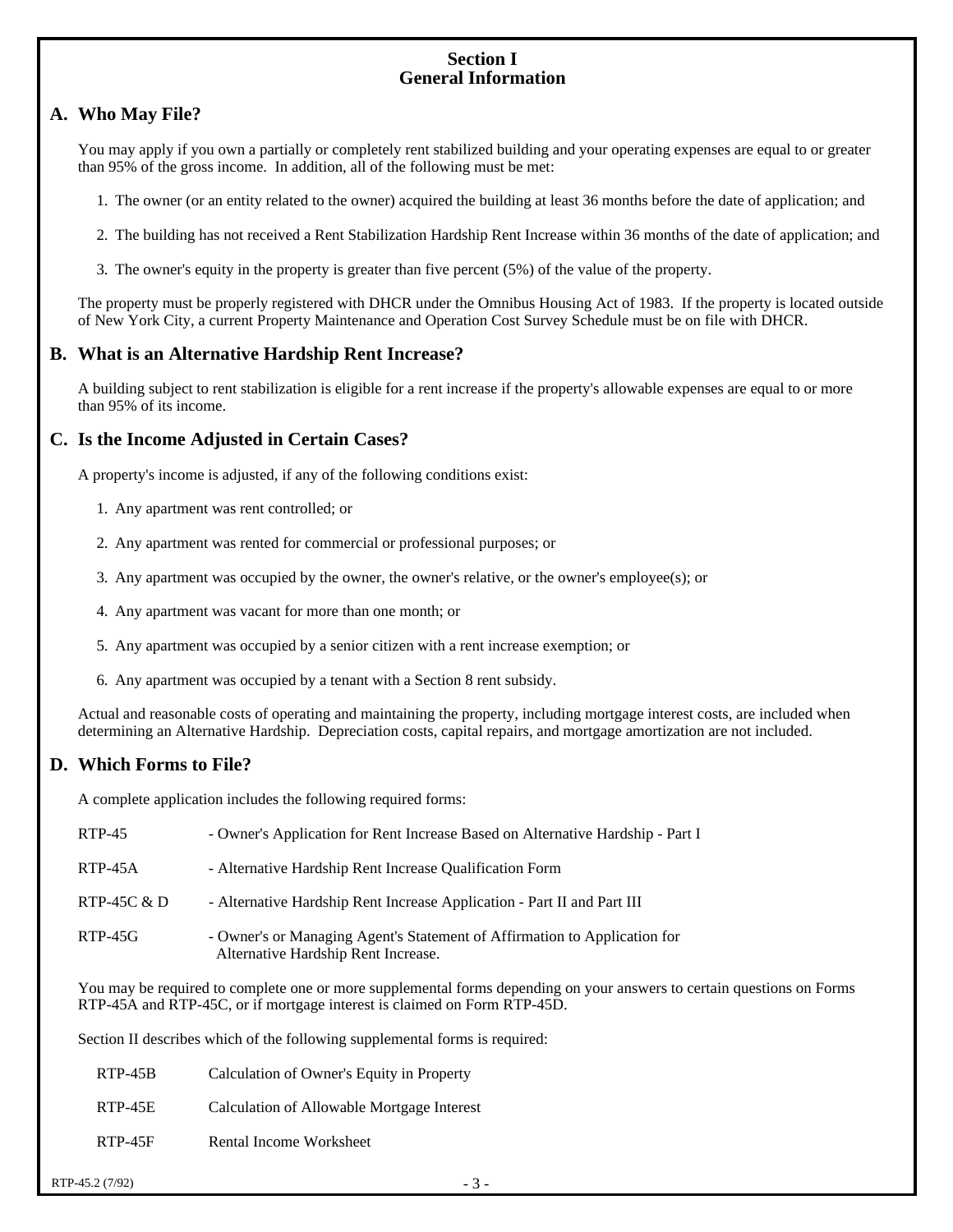## **E. What is a Test Year?**

A "test year" is the selected period for reporting your building's income and expenses. The "test year" can be (1) the last year used by the owner for normal accounting and tax purposes, either fiscal or calendar or (2) any twelve (12) consecutive months of building operation ending within 90 days prior to the date of filing the application. **All supporting documents must reflect the selected test year.**

## **F. When do I File?**

File for an Alternative Hardship Rent Increase as soon as all necessary information is complete and you (or a related entity) have owned the building for at least three (3) years.

## **G. Where do I File?**

File the application with the DHCR District Rent Office in the county or borough in which your building is located. Addresses and telephone numbers are listed on the last page.

#### **H. Where do I Get Assistance?**

Call the DHCR District Rent Office in the county or borough in which your building is located for either telephone assistance or to schedule an appointment. Addresses and telephone numbers are listed on the last page.

#### **I. What is the Processing Time?**

The time needed to process your application depends on: (1) the number of cases currently being reviewed; (2) the complexity of your application; and (3) the time you take to supply additional requested information.

## **J. What is the Maximum Alternative Hardship Increase Allowed Per Year?**

The maximum increase allowed in any one year is six percent (6%) and any excess increase over six percent (6%) is allowed in future years, and all increases are calculated based on the legal regulated rent in effect when the application was filed.

## **K. Are there Restrictions on Filing and Collecting a Subsequent Hardship Rent Increase?**

DHCR will not accept applications for hardship rent increase (comparative hardship OR alternative hardship) in any twelve-month period in which the maximum six percent (6%) hardship rent increase for that building is still collectible.

If the collectible hardship increase is less than the maximum 6% in a year, the owner may file an application for a hardship rent increase. Any new hardship rent increase granted and collectible for that property during any portion of that year is limited to the difference between the hardship rent increase and the 6% maximum allowed.

For example, if a maximum increase of 20% is granted, DHCR will not accept applications for a hardship rent increase for years 1, 2 or 3 as the maximum 6% is being collected. In Year 4, a 2% hardship rent increase is collectible and the owner may file a new application. If DHCR issues an order granting an increase which is collectible during Year 4, the maximum new increase is limited to 4%, which with the 2% from the previous order equals the maximum 6% in a year. The new 4% increase is calculated on the legal regulated rent in effect immediately before the filing in Year 4.

## **L**. **Are Other Increases Still Permitted?**

A granted Alternative Hardship rent increase applies only to rent stabilized units and does not stop you from collecting other rent increases. For example, you may also receive the full amount of all vacancy and renewal guideline increases permitted, as well as any approved Major Capital Improvement rent increases, and other increases allowed under the State or City Rent Control Law for the rent controlled units in your building.

## **M**. **What are Allocation Adjustments?**

If some apartments are subject to Rent Control under State or City Rent Control Laws, adjustments are made to income and expenses to reflect the proportion of Rent Controlled to Rent Stabilized apartments.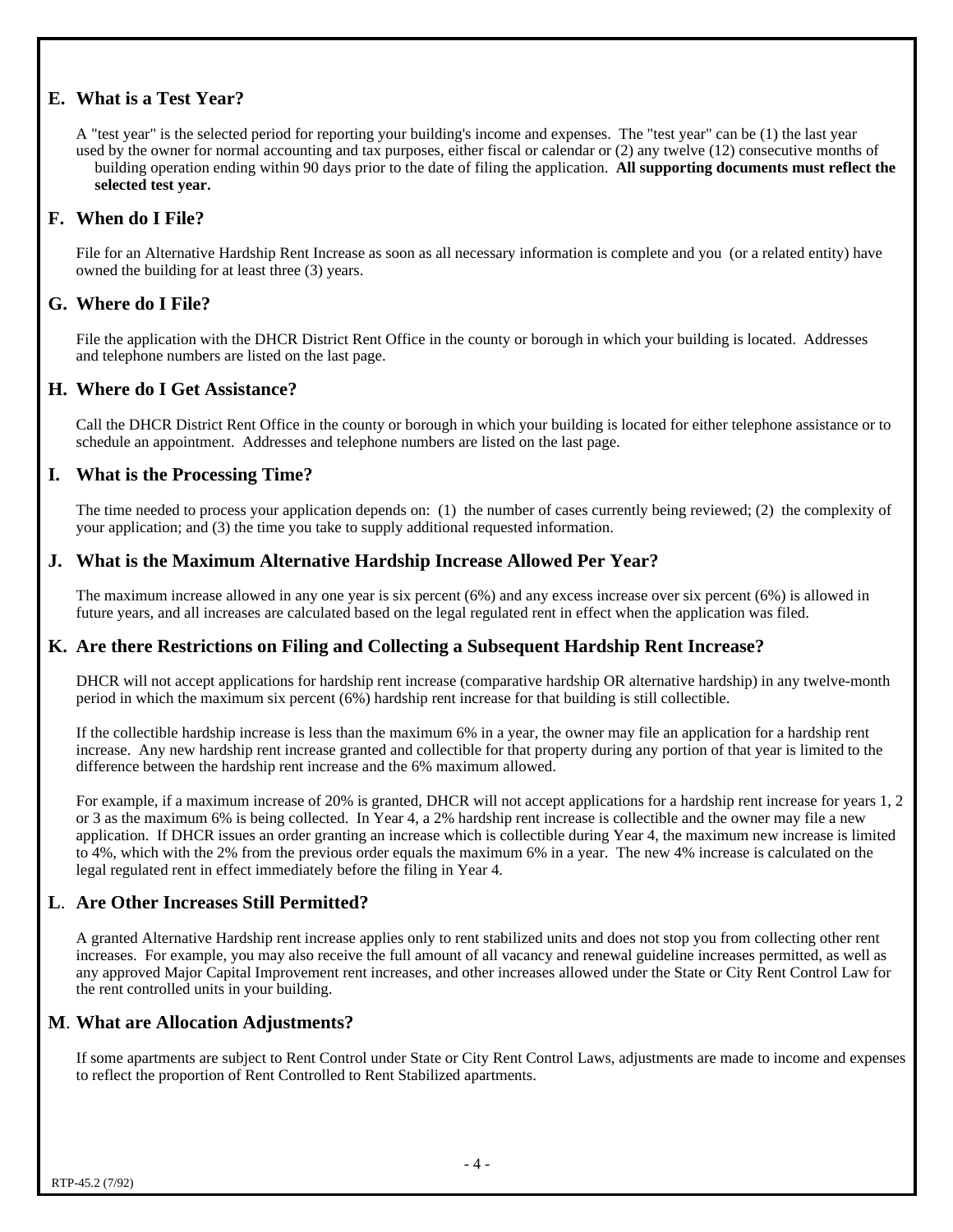## **N. Will You Request Additional Information?**

You may have to supply additional information detailing income and expenses and you should send in all information promptly. The effective date of the Order granting your Alternative Hardship rent increase is delayed until you comply with any requests. If you do not respond to a request for additional information, your application may be denied.

## **O. How Long Must I Retain Records?**

Records must be retained for three (3) years after the effective date of your Alternative Hardship increase. DHCR may request documentation of any or all items submitted as part of your application. Retain all records such as: receipts, cancelled checks, mortgage documents, contracts, leases, tenant notices, bills of sale, etc. substantiating items reported in the application.

#### **P. Are there Penalties for False Statements?**

An owner who knowingly makes false statements on an application is subject to penalties under Article 175 of the Penal Law of the State of New York and the owner may also be subject to civil fines authorized by statute.

## **Q. How do I Notify Tenants?**

Do not deliver this application to your tenants until DHCR sends you complete instructions on how to notify all affected tenants.

## **II. Suggestions For Preparing Your Application**

**A. Organize your Records for your Selected Test Year**. Collect and organize all records that show income (rents and other payments) and the expenses incurred for your building(s).

- 1. Expenses omitted are not counted in determining the amount of the Alternative rent increase.
- 2. If the rent increase is granted, and you discover omitted expenses you may not be able to re-apply for three years.
- 3. You may be required to substantiate income and/or expenses shown on your application;
- 4. For three (3) years after the effective date of an Order granting a rent increase, you may be audited.
- 5. For the two (2) years prior to the test year, DHCR may examine your books and records.
- **B. Complete the Forms in the Listed Order**. Your answer to certain questions may indicate that you do not qualify for an alternative hardship rent increase at this time. You will be directed to **Stop.** For the most efficient use of your time, complete the forms in the following order.
	- 1. RTP-45A, "Alternative Hardship Rent Increase Qualification Form". Questions 2 and 3 directs you to either **Stop** or to continue. If you continue, question 8 directs you to Form RTP-45B, or Form RTP-45C;
	- 2. RTP-45B, "Calculation of Owner's Equity in Property". Question 9 directs you to either **Stop** or continue to Form RTP-45C.
	- 3. RTP-45C ("Alternative Hardship Rent Increase Application Part II"). If your answers to questions 6 through 13 direct you to complete Form RTP-45F, continue as follows.
	- 4. RTP-45F, "Rental Income Worksheet".
	- 5. RTP-45E, "Calculation of Allowable Mortgage Interest". The final figure is copied as an entry on RTP-45D.
	- 6. RTP-45D, "Alternative Hardship Rent Increase Application Part III, Substantiating Information". Your answer to question 18 will direct you to either **Stop** or continue.
	- 7. RTP-45, "Owner's Application for Rent Increase Based on Alternative Hardship Part I).
	- 8. RTP-45G, "Owner's or Managing Agent's Statement of Affirmation to Application for Alternative Hardship Rent Increase".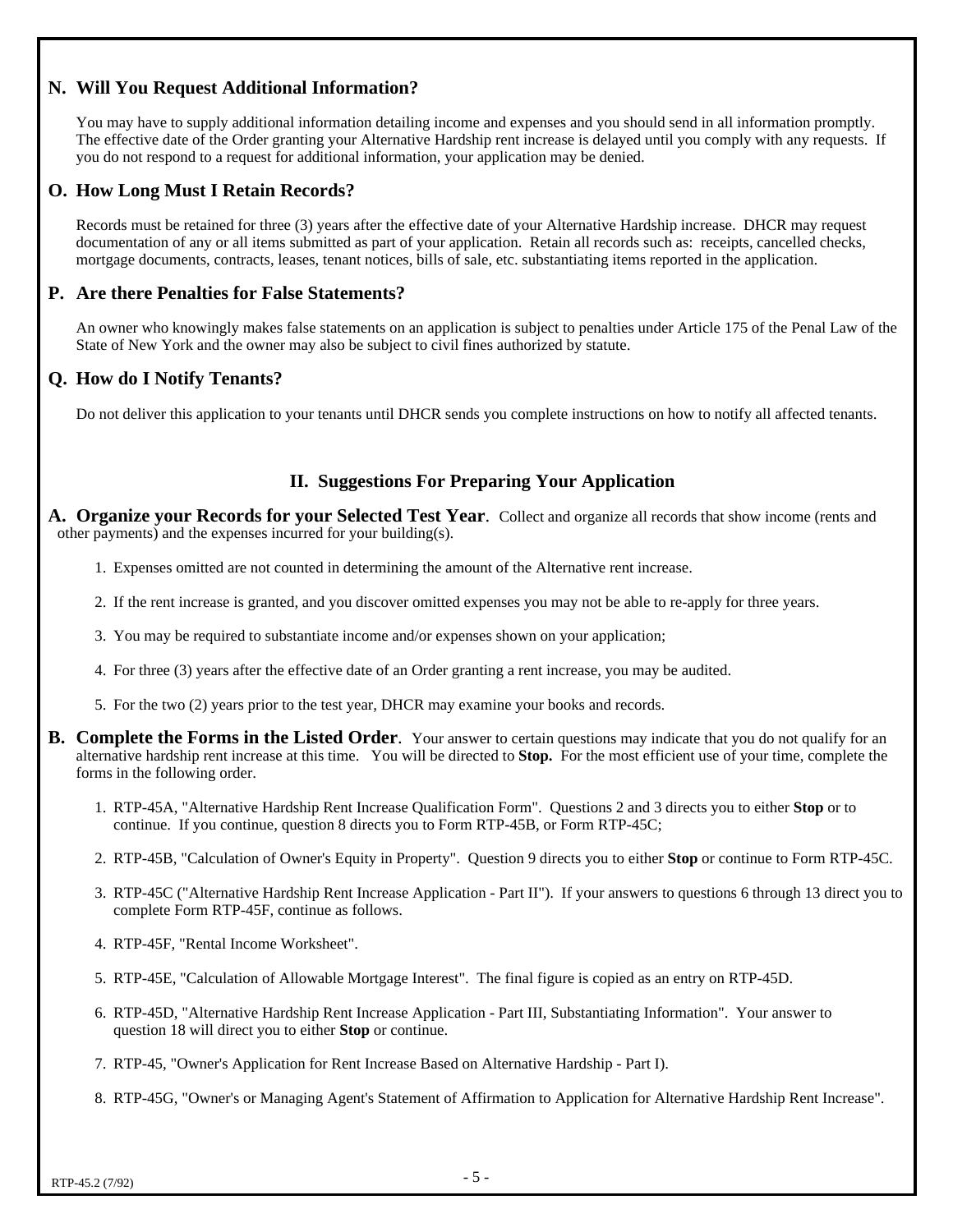**C. Complete All Forms Required for Your Application**. In addition to forms: RTP-45, RTP-45A, RTP-45C, RTP-45D and RTP-45G, you may be directed to complete forms RTP-45B, RTP-45F, and/or RTP-45E, based on your answers to question 8 on Form RTP-45A and to questions 6 through 13 on Form RTP-45C, and your claim of mortgage interest on Form RTP-45D.

File Form RTP-45B, Calculation of Owner's Equity in Property, if the original value of all outstanding mortgages is 95 percent (95%) or more of the purchase price of the property.

File Form RTP-45E, Calculation of Allowable Mortgage Interest, if you claim mortgage interest as an expense.

File Form RTP-45F, Rental Income Worksheet, if any one of the following conditions exist:

- 1. Any apartment was rent controlled at the end of the test year;
- 2. Any apartment was rented for commercial or professional purposes;
- 3. Any apartment was occupied by the owner during any part of the test year;
- 4. Any apartment was occupied by a relative or an employee of the owner during any part of the test year, at less than the allowable stabilized rent;
- 5. Any apartment was vacant more than one month during the test year; or
- 6. Any apartment was occupied by a senior citizen with a rent increase exemption or a tenant with a Section 8 rent subsidy.

#### **D. Complete the Forms According to Instructions.**

In the upper right corner of each form, mark accurately the following:

- 1. For buildings located in New York City, check  $( \ )$  the MDR box;
- 2. For buildings located outside New York City, check  $( )$  the ETPA box;
- 3. Enter the building's official identifying number, as it appears on the Registration Summary, DHCR form RR-2; and
- 4. Leave the Docket Number blank. DHCR will assign it on receipt of your application.

When all the required information will not fit in the space provided, print "see attached" in that space, and enter the information on a separate sheet. Mark the new sheet as an attachment for that specific form and item. Example: "Attachment for RTP-45, item 3."

**E. Prepare and Attach All Necessary Schedules and Documents**. A single asterisk (\*) following a line item on a form indicates that an attachment may be required for that item. Read the line-by-line instructions for the specific line to determine whether an attachment is required for your application and the content needed and the format to be used.

"Schedules" are prepared as charts with column headings. For example, if you are instructed to attach a schedule for fuel costs during the test year, including specific information on date of delivery, vendor name, quantity, unit, type and dollar amount, prepare a chart attachment with a column heading for each type of information. A sample entry line is shown.

| Date of Delivery | Vendor Name   | Ouantity | ™Init   | Type      | Dollar Amount |
|------------------|---------------|----------|---------|-----------|---------------|
| March 21, 1983   | Acme Fuel Co. | 10.000   | gallons | $# 2$ oil | \$10.000      |

A checklist of necessary schedule and other attachments appears on page \_\_\_\_\_\_\_. In order to determine whether your application requires a specific attachment, refer to the instructions for the form and item number indicated next to the listed attachment. Mark each attachment as instructed; this will help us process your application in a timely manner.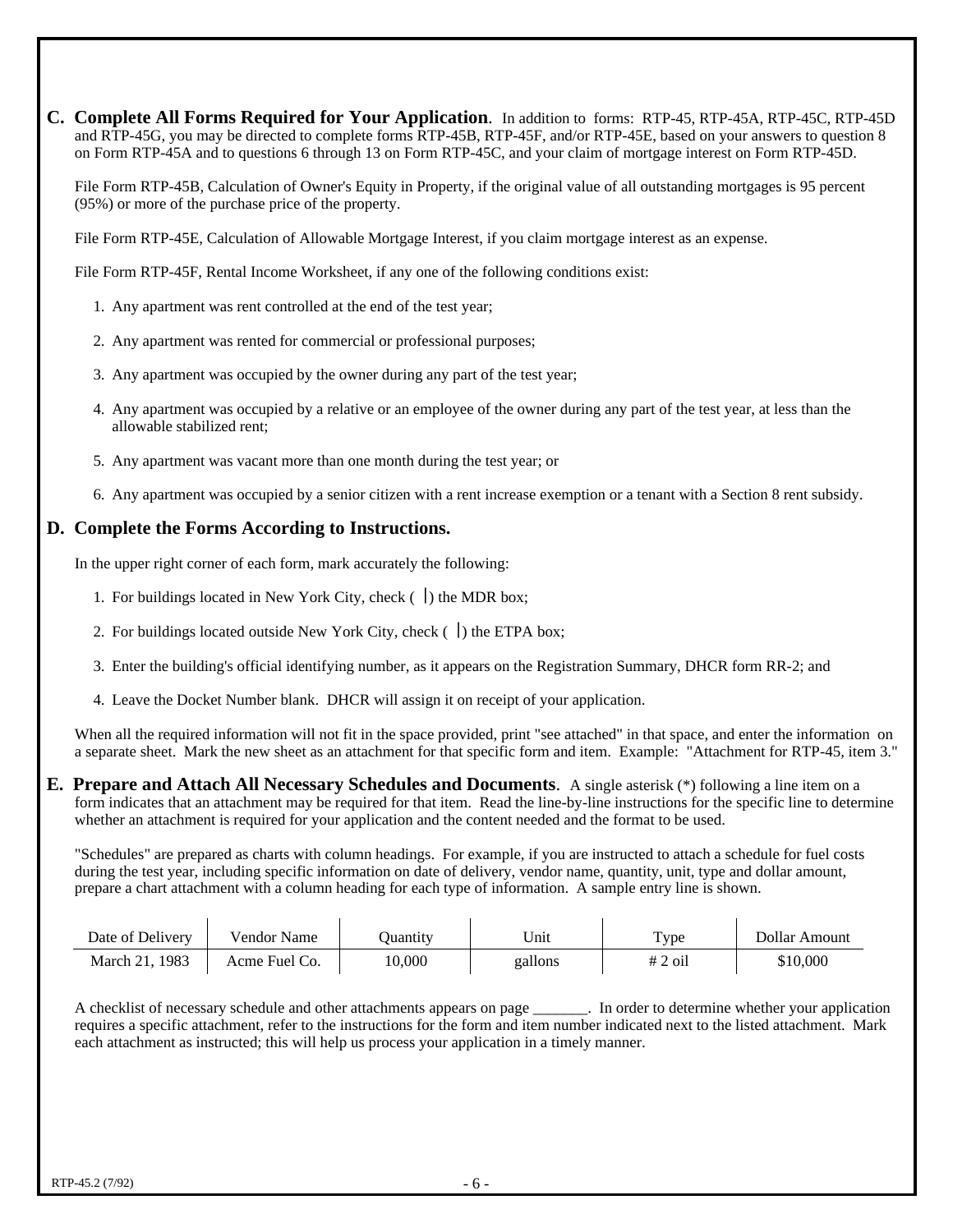# **F. Check Your Completed Application Form**

- 1. Complete all entries.
- 2. If you are directed to copy an answer from one form to another, check to see that the entries are identical.
- 3. Make sure that all information submitted is accurate.
- 4. Check arithmetic carefully.
- 5. Sign and date the "Owner's Affirmation" Form RTP-45G.

#### **G. Sign, date, copy and submit the application. Make a photocopy of the total application for your records.**

**Submit the original completed application package, including all attachments, with two copies to the DHCR Borough/District Rent Office in the county in which your building is located.** We suggest you mail your application by registered mail, return receipt requested.

## **III. Line-By-Line Instructions for each Form**

## **Form RTP-45 "Owner's Application for Rent Increase based on Alternative Hardship - Part I"**

Complete upper right corner as instructed on page 6, item D..

- **1. Owner or Managing Agent information.** Enter the mailing address and telephone number for either the owner or the managing agent, and draw a line through the title which does not apply.
- **2. Leave item blank at this time.**
- **3. Leave item blank at this time.** Attach a schedule, that is current at the time of filing, as shown in the sample below for each apartment in each affected building. List the following for each building separately: Apartment number; Occupant's (Tenant's) name, (if vacant, enter "vacant"); Number of rooms (Use description from item 5d. below); Legal regulated rent for that unit, (if vacant at time of filing, enter the last legal regulated rent and last effective date); "Stabilized" if the apartment is under ETPA or the Rent Stabilization Law; "Controlled" if the apartment is rent-controlled; and "Other" if the apartment is not rent-stabilized or rent-controlled.

For each apartment identified as "Other", enter a short explanation such as "owner-occupied", "employee-occupied", "commercial", etc. Mark this schedule "Attachment for RTP-45, Item 3."

| Apt. No. | Occupant's Name | No. of Rooms | Legal Regulated Rent | Stabilized/<br>Controlled/Other |
|----------|-----------------|--------------|----------------------|---------------------------------|
|          |                 |              |                      |                                 |

**4. Property Address.** Enter the full address, including zip code, of the property for which this application is being filed. If more than one building is included, enter the street address for each building as it appears on the Building Registration Summary, DHCR Form RR-2.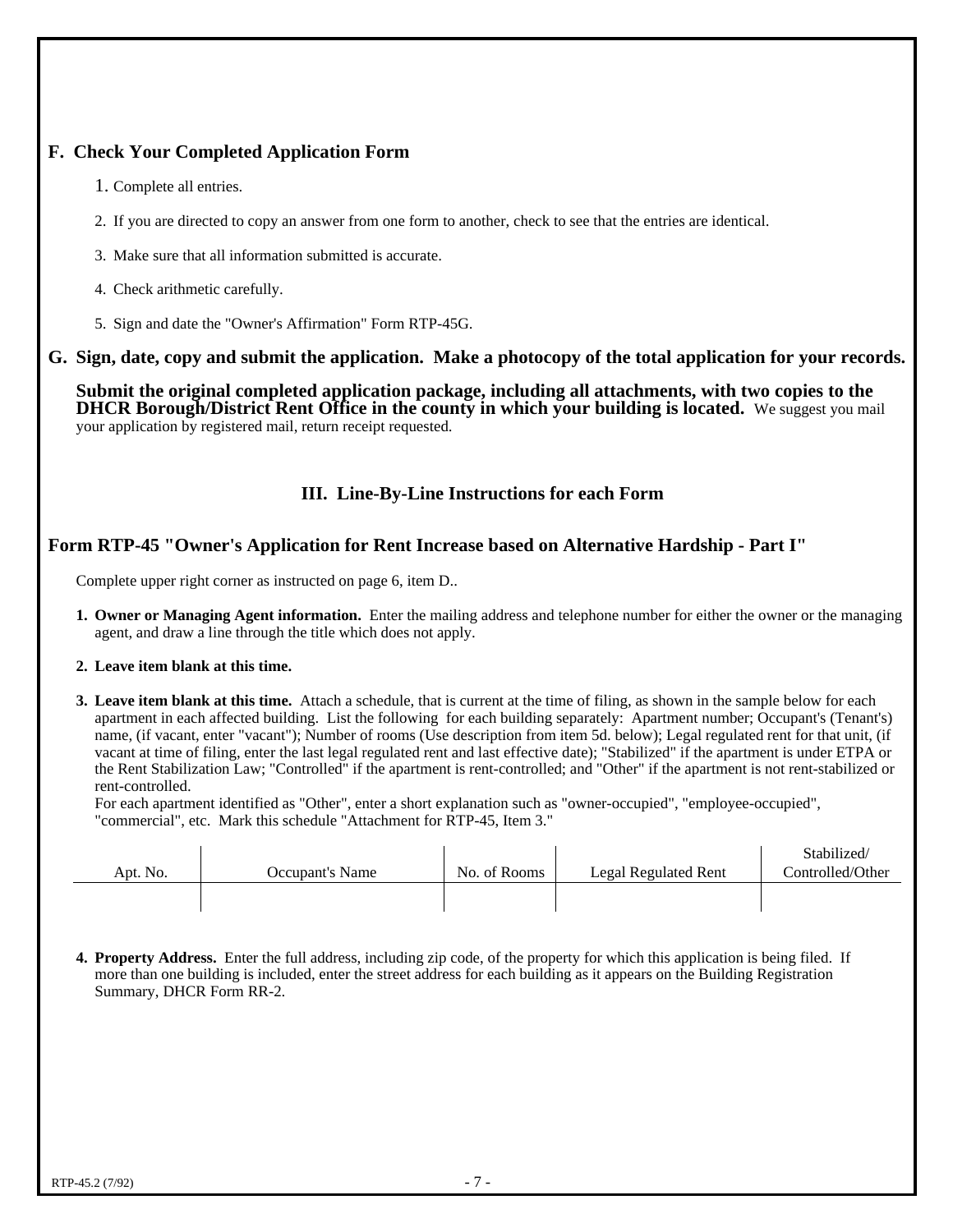- **5. Building Data.** Enter the building data as follows:
	- **a. Number of Dwelling Units.**
	- **b. Number of Professional or Commercial Units**, including stores.
	- **c. Total Number of Units.** Add a + b.
	- **d. Total Number of Rooms** in the building, counted as follows:
		- **COUNT:** An enclosed area with window(s); an enclosed area without a window containing at least 80 square feet; a windowless kitchen containing at least 59 square feet.

**DO NOT COUNT:** Bathrooms, foyers, alcoves, pantries, or walk-in closets whether they contain a window or not.

- **e. Number of garage spaces** (indoor).
- **f. Number of designed parking spaces** (outdoor).
- **g. Total number of garage and parking spaces.** Add e + f.

**6. Acquisition and Construction Data.** Enter the required acquisition and construction data for the property:

- **a. Date** that the current owner acquired this property.
- **b.** If this property was **purchased at a Tax Sale,** check "yes." Otherwise, check "no."
- **c.** Check the appropriate box(es) to indicate whether the building is brick, frame, or "other" **construction.** If "other," specify type.
- **d. Year of construction.** If not known, enter the approximate year, followed by the letter "A" (Example: 1951A).
- **e. Number of buildings** on this property for which the owner is applying for an alternative hardship increase, and the number of stories in the building(s). (Ground level equals one (1) story.)
- **f. Type of Building.** Check the appropriate box to indicate whether the building is "elevator," "garden," or "walk-up." If "elevator," enter the total number of automatic (passenger-operated) or manual (staff-operated) elevators.
- **g. Enter the type of fuel** used for heat and hot water (oil, gas, electric, coal, etc.) If more than one type, specify each type.
- **h. Enter the capacity of fuel tanks or bins** number of gallons, tons, or other unit of measurement used.
- **7. Assessment Data.** Enter the Assessment Data for the property:
	- **a. The name of governmental agency** (city, town, or village) which establishes the assessed valuation of the property;

**The assessed value of the land and the assessed value of the building(s)** at the time of filing;

**The total assessed** value (the sum of both).

- **b. The first and last days of the tax year** for the assessed valuation during the "test year".
- **c. The section, lot and block number** of the property shown on your real estate tax bill.
- **d.** Check "yes" if the **assessed valuation for the year shown** on 7b above, or for the year prior to that year, **was reduced by settlement or Court Order.** If so, enter the following information: the tax year for the reduction, the original assessed valuation and the total dollar amount of the reduction.
- **e.** Check the appropriate box to indicate whether your **real estate tax payments are up to date** at the time of filing this application.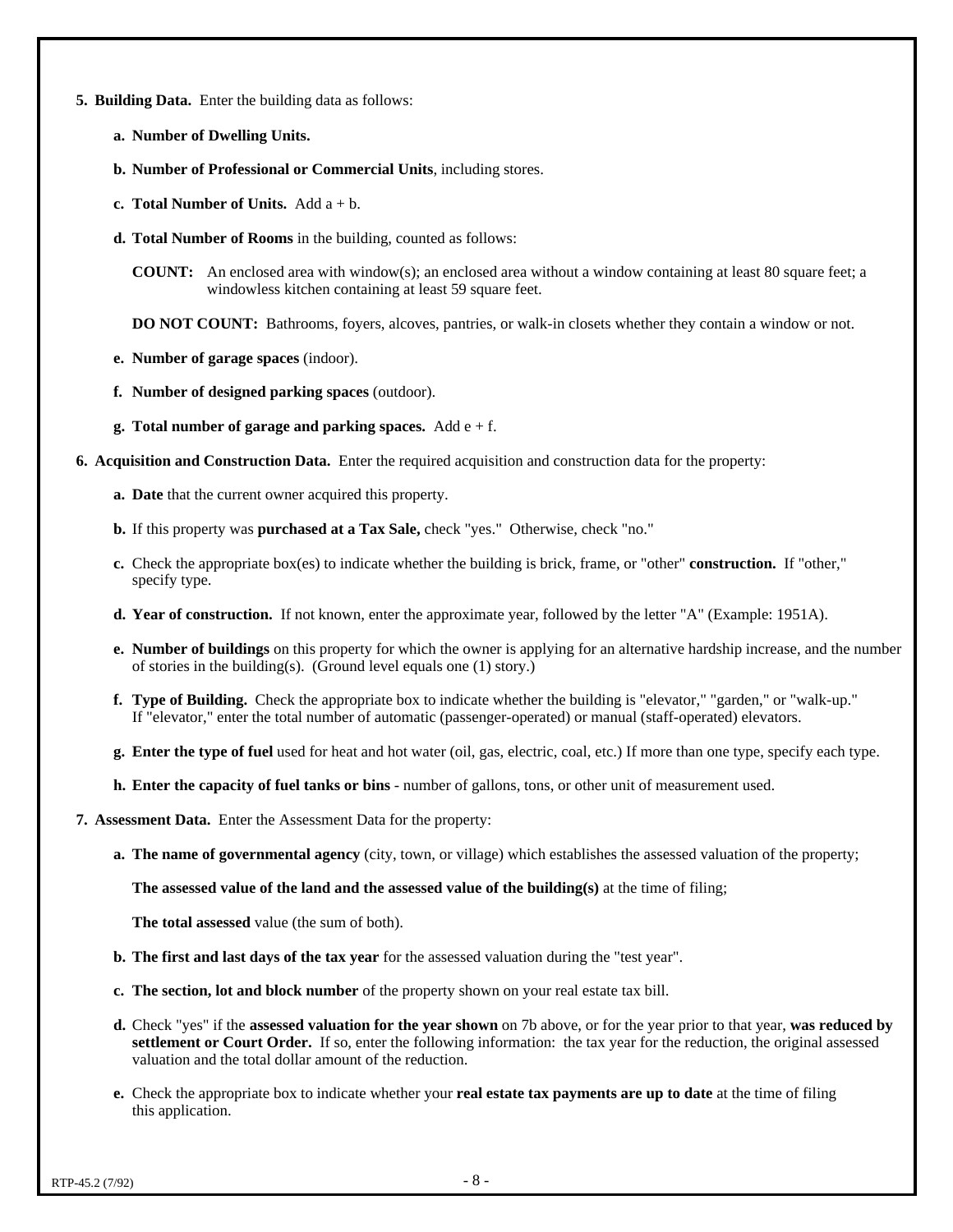# **A. Form RTP-45A "Alternative Hardship Rent Increase Qualification Form"**

Complete upper right corner as instructed on page 6, item D.

**Building Address** - Fill in the complete address of the building (house number, street number or name, city or town, and zip code) as it appears on the Building Registration Summary (Form RR-2) filed with DHCR when the building was registered.

**Owner** - Fill in the name of the entity (person, partnership, corporation, etc.) which owns the property, and the address to which all correspondence should be sent.

#### 1. **Did the owner acquire this property within 36 months of the date of this application?**

If the current owner (i.e., the person, partnership, corporation or other legal entity which holds the title of record) acquired the property within 36 months of the date of this application, check "yes" and continue to item 2.

If the current owner acquired the property more than 36 months prior to the date of this application, check "no" and continue to item 3.

2. **Has owner or an entity related to the owner, owned the property for the last 36 months?** The 36 month period is counted from the date this rent increase application is filed.

#### **A prior owner is related to the present owner if:**

- a. The prior owner is **related by blood** including parents, grandparents, and children **or marriage** including previous marriage; or
- b. The controlling interest in the entity (partnership or corporation) **currently owning the property** is held by the **same individual or group of individuals who held the controlling interest in the entity previously owning the property,** provided that an individual related by blood or marriage as defined in (a) above may succeed to the interest of an individual in the controlling group without disqualifying the owner as a related entity under the section; or
- c. The present owner is a trust or other fiduciary which received title from the former owner as a gift or under a will.

If a current owner is related to the prior owner as described above and together both have owned the property for the last 36 months, check "yes" and attach a concise statement on a separate sheet of paper which describes how the current and prior owners are related. Mark this as "Attachment for RTP-45A, Item 2." Continue to item 3.

If you checked "no" for item 2, **STOP**. You do not qualify for an Alternative Hardship rent increase at this time.

3. **Other hardship rent increases within the last 36 months.** The 36 month period is counted from the date this rent increase application is filed.

Check "yes" if you have received either a rent stabilization hardship increase for this building within the last 36 months under Section YY51-6.0(c)(6) of the Administrative Code of the City of New York or Section 34(3) of the Tenant Protection Regulations (comparative hardship), or any alternative hardship rent increase under the Rent Stabilization Law or the Emergency Tenant Protection Act.

Do not check "yes" if the increase you received was a **rent control** hardship increase.

If you checked "yes", **STOP**. You do not qualify for an Alternative Hardship rent increase at this time.

4. **Pending reduction in real estate and/or water and sewer charges**. Check "yes" if you have resolved all legal objections toany real estate and/or water and sewer charges for the test year. This means you do not have any pending application(s) for reduction of assessed valuation and/or water and sewer charges. If you check "yes," go to item 5.

Check "no" if you have applied for, but not yet received, any valuation reduction which would reduce the total amount of your taxes for the test year.

Check "no" if you have petitioned for, but not been granted, a decision or settlement in an "inequality proceeding" or other action which would reduce the total amount of property taxes and/or water and sewer charges for the test year.

If you checked "no" because there is a pending application for reduction of assessed valuation and/or water and sewer charges, **STOP.** You do not qualify for an Alternative Hardship increase at this time.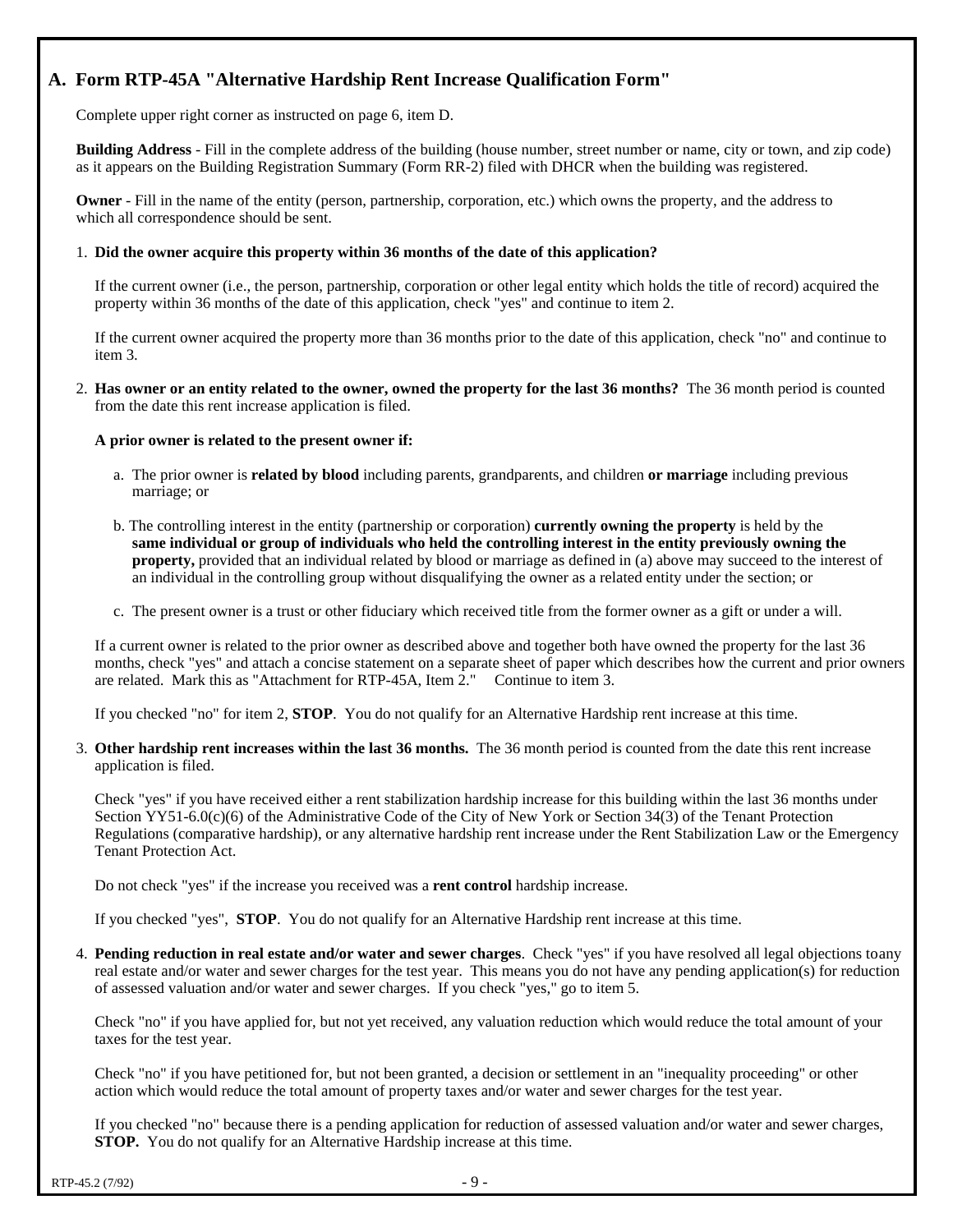- 5. **Purchase or Construction Price**. Enter the purchase or construction price of the property. This is the full amount of payment for the building and land including cash and securities, the outstanding principal amount of the mortgage(s) or other debts assumed by the purchaser, and any other considerations.
- 6. **Original value of existing mortgages**. Enter the information for all existing mortgages on this property. The original value of an outstanding mortgage secured by the property is the face value of the mortgage when the mortgage was made. If you assumed any pre-existing mortgage, show the outstanding principal amount of the mortgage on the date of property purchase.
- 7. **Equity in the property**. Subtract the amount on line 6d from the amount on 5.
- 8. **Equity as a fraction of property value**.

If line 8 is greater than 0.05 (5%), you may file for an Alternative Hardship rent increase. Complete Form RTP-45C, Alternative Hardship Rent Increase Application - Part II.

If line 8 is less than or equal to 0.05 (5%), complete Form RTP-45B, Calculation of Owner's Equity in Property.

9. **Equity as a percentage of property value**. If the amount from line 8 is greater than 0.05 (5%), enter the amount here. If the amount entered on line 8 is less than or equal to 0.05 (5%), complete Form RTP-45B and print "See Form RTP-45B" on this line.

# **B. Form RTP-45B "Calculation Of Owner's Equity In Property"**

Complete upper right corner as instructed on page 6, item D.

- 1. **Purchase Price or Construction Cost Including Land**. Enter the purchase or construction price of the property. This is the full amount of payment for the building(s) and land including cash and securities, the outstanding principal amount of the mortgage(s) or other debts assumed by the purchaser, and any other consideration. This is the same amount entered on line 5 of Form RTP-45A.
- 2. **Original Mortgages and Loans.** Enter the original amount(s) of all mortgages or loans used to finance the purchase of the property. Include pre-existing mortgages assumed by the current owner, all mortgages taken out by the current owner at the time of building purchase and all loans taken out by the current owner if the proceeds of such loan(s) were delivered to the seller as part of the settlement. Do not include the portion of amounts used for capital improvements.
- 3. **Capital Improvements Without Rent Increases**. Enter the cost of all capital improvements (i.e., items deemed depreciable by the Internal Revenue Service) for which no rent increase was collected by the owner. These can be building-wide or within a specific apartment or group of apartments. Attach a schedule as shown below, listing the following for each such capital improvement: description; cost; apartment or space affected. Mark this schedule "Attachment for RTP-45B, Item 3."

| Description | Cost | Apartment or Space Affected |
|-------------|------|-----------------------------|
|             |      |                             |

- 4. **Original Principal Amount of Mortgages or Loans**. Enter the original principal amount(s) of any mortgage(s) or loans used to finance the capital improvements entered on line 3.
- 5. **Repayment of Principal**. Enter the amount by which the original principal amount of any mortgage or loan reflected on line 2 or line 4 was reduced as of the end of the test year. Do not include interest payments or other charges paid for such mortgages or loans. Attach a schedule as shown below, listing the following for each such mortgage or loan: original principal amount; amortization amount; payment date. Do not include interest payments or other charges paid for such mortgages or loans. Mark this schedule "Attachment for RTP-45B, Item 5."

| <b>Amortization Amount</b> | Payment Date |
|----------------------------|--------------|
|                            |              |
|                            |              |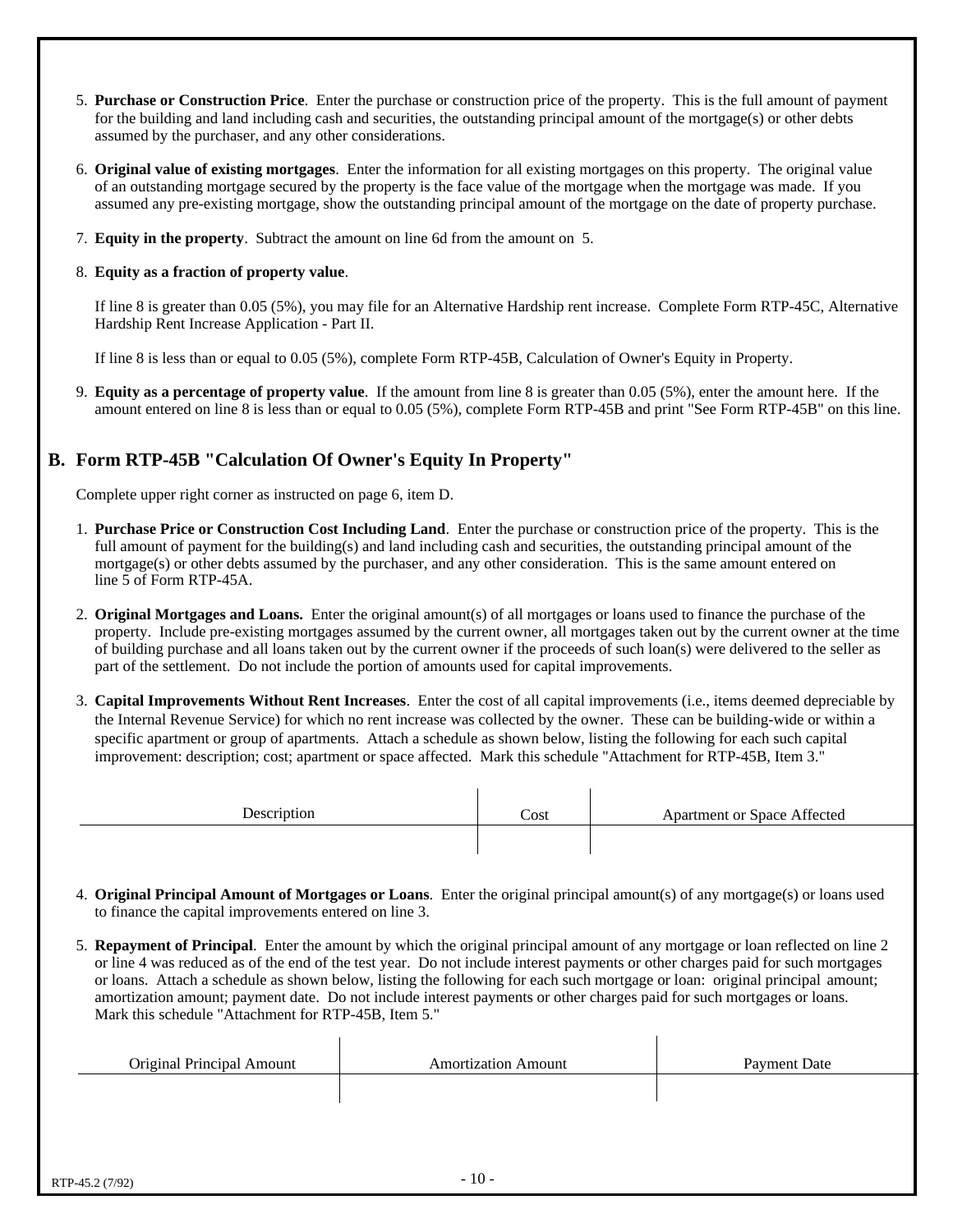6. **Increase in Equalized Assessed Value**. The net increase in the equalized assessed value is computed as follows: Take the difference between the assessment in effect at the end of the test year and the first assessment after purchase of the property, and multiply it by the equalization rate for the test year, which can be obtained from your Borough/District Rent Office. Attach a copy of your computation, as shown below. Mark this "Attachment for RTP-45B, Item 6."

Assessment in Effect at End of Test Year: \$ First Assessment after Purchase of Property: \$ Difference: \$\_\_\_\_\_\_\_\_\_\_\_\_\_ Equalization Rate for Test Year: \_\_\_\_\_\_\_\_\_\_\_\_ %

Net Increase: \$\_\_\_\_\_\_\_\_\_\_\_\_\_

- 7. **Property Value.** Total lines 1, 3, 5 and 6. This amount is the value of the property, as defined by law, determining whether the owner may apply for an Alternative Hardship rent increase.
- 8. **Owner's Equity.** Add lines 2 and 4 and subtract total from line 7 and enter the result. This is the owner's equity in the property, as defined by law, determining whether the owner may apply for an Alternative Hardship rent increase.
- 9. **Owner's Equity as a Percentage of Property Value.** Divide line 8 (owner's equity) by line 7 (property value) and enter result. This is the Owner's Equity in Property shown as fraction of the value of the property.

If line 9 is less than or equal to 0.05 (5%), **STOP**. You do not qualify for an Alternative Hardship rent increase.

If line 9 is more than 0.05 (5%), complete Form RTP-45C.

## **C. Form RTP-45C "Alternative Hardship Rent Increase Application-Part II.**

Complete upper right corner as instructed on page 6, item D.

- 1. **Rent Increases in the last 36 months**. Check "yes" if you have any building-wide rent increase(s) pending or if you have been granted a rent increase for this building within the last 36 months, under the Emergency Tenant Protection Act or the Rent Stabilization Law for increased services, major capital improvement/substantial rehabilitation. If you check "yes," fill in the Docket Number. If the order has been granted, enter the date of the order.
- 2**. Outstanding Violations**. Check "yes" if there are any outstanding violations on the property; attach an explanation describing the violations, what is being done to correct them and the approximate date that they will be corrected. Mark this "Attachment for RTP-45C, Item 2."
- 3. **Building-Wide Rent Reduction**. If you checked "yes ", enter the Docket Number; attach a statement that the legal regulated rents shown on the Alternative Hardship Rent Increase forms are the reduced rents, and that all refunds due the tenants have either been refunded or credited to the tenants, or have been deposited with DHCR in escrow for the tenants. Mark this "Attachment for RTP-45C, Item 3."
- 4. **Required Filing of Property Maintenance and Operations Cost Survey Schedule**. Complete this item only if the building is located outside New York City. **Check "yes" if you have already filed your annual Property Maintenance and Operations Cost Survey Schedule for this property** and enter the date filed.

DHCR will delay processing your Alternative Hardship application until determining that the required Cost Survey Schedule has been filed. If you check "no," file the Schedule before filing the application. This Schedule is not processed by Rent Administration staff and should not be mailed with the application.

- 5. **Required Filing of Apartment Registration forms**. Check "yes" if you have registered this property with DHCR. Applications are not processed unless and until a proper registration is on file with DHCR.
- 6. **Rent Controlled Apartments**. Check "yes" if any apartment was rent controlled at the end of the test year.\*\*
- 7. **Occupation by Owner or Managing Agent**. Check "yes" if any apartment was occupied by the owner or managing agent for any length of time during the test year.\*\*
- **\*\* If you check "yes" to any question in items 6 through 13, you must complete the "Rental Income Worksheet, Form RTP-45F.**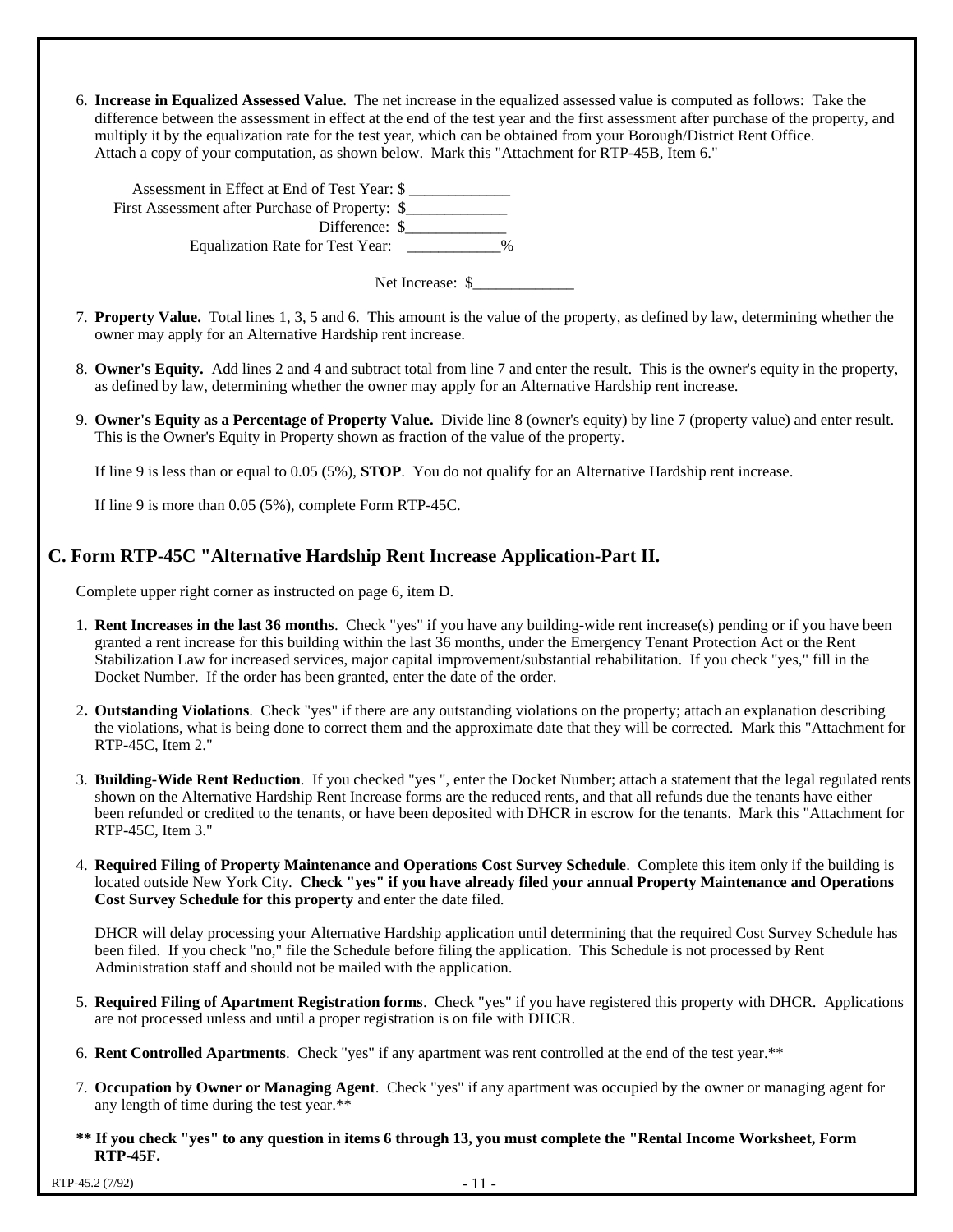**8. Occupancy by Relative of Owner or Managing Agent**. Check "yes" if any apartment was occupied by a relative of the owner or managing agent for any length of time during the test year and the collectible rent charged was less than the allowable stabilized rent.\*\* If both conditions are not met, check "no."

**9. Vacant Apartment.** Check "yes" if any apartment was vacant more than one month, for any reason during the test year.\*\*

 **10. Occupation by Employee of Owner or Managing Agent.** Check "yes" if any apartment was occupied by an employee of the owner or managing agent for any length of time during the test year and the collectible rent charged such employee was less than the allowable stabilized rent.\*\* If both conditions are not met, check "no."

 **11. Non-Residential Space.** Check "yes" if any apartment, room or space in the building was rented for commercial or professional purposes during the test year.\*\*

 **12. Occupancy by Senior Citizens with Rent Increase Exemptions.** Check "yes" if any stabilized apartment in the building was occupied during the "test year" by senior citizen(s) with rent increase exemption.\*\*

 1**3. Occupancy by Tenants with Section 8 Rent Subsidy.** Check "yes" if any stabilized apartment in the building was occupied during the test year by tenant(s) with Section 8 rent subsidy.\*\*

**\*\* If you check "yes" to any question in items 6 through 13, you must complete the "Rental Income Worksheet, Form RTP-45F.**

## **D. Form RTP-45D "Alternative Hardship Rent Increase Application-Part III Substantiating Information**

Complete upper right corner as instructed on page 6, item D.

**Selection of the Test Year.** Select as your "Test Year" one of the following:

- a. M**ost recent calendar year** (January 1st to December 31st);
- b. M**ost recent fiscal year** (one year ending on the last day of a month other than December 31st), provided that books of account are maintained and closed accordingly.

c. **Any 12 consecutive months ending within 90 days before the date of filing application.** Such period must end on the last day of a month.

After entering the "Test Year" selected, collect your income and expense records for the test year, including information on rents, vacant apartments, and mortgages.

**A1. Total Rental Income.** Enter the total annual collectible rental income. This is the income from all sources; i.e., dwelling units, stores, units for professional or commercial use, garages and parking spaces. If you have apartment units which are not rent stabilized, or have apartments with rent concessions, Senior Citizen's rent increase exemption or Section 8 rent subsidy, compute your total rental income by completing the "Rental Income Worksheet," form RTP-45F, and enter on A1 the total from Line 48.

**If any rental income is excluded** from Line 1 because it is non-collectible, submit an explanation and evidence, i.e., judgment against tenant plus proof that collection was beyond your control. Mark this "Attachment for RTP-45D, Item A1."

- **A2. Other Income.** Enter all other income not included in A1, such as income from easements or air rights, washing machines and other laundry equipment, vending machines, sign rentals, tax abatement from J-51 or 421-A, etc., during the test year. If there are no other sources of income, enter "NONE." Do not include as "Other Income" any credit which reduces or offsets an itemized cost. Credit items include refunds from certiorari proceedings or tenant reimbursed expenses such as utility costs, non-capital repairs and/or legal fees. Deduct these from related expense items. Credit insurance recovery and premium refunds against the expenses claimed in B12 of this form.
- **A3. Total Gross Income.** Enter the sum of lines 1 and 2.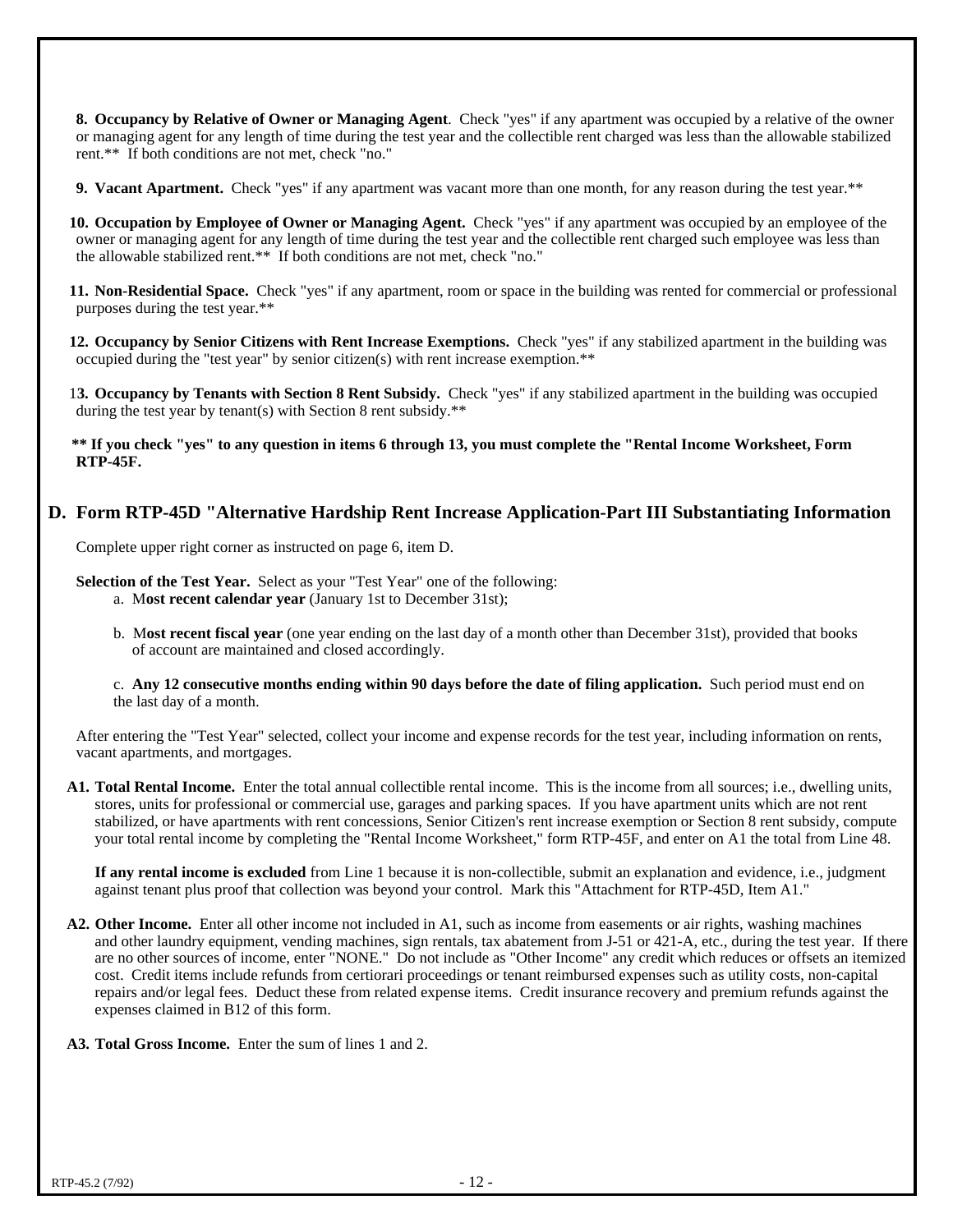**B4. Fuel.** Enter the total cost of fuel (oil, gas, steam, etc.) providing heat and hot water during the test year. If you receive one bill for the cost of both heating fuel and a utility which you provide free to tenants (for example, gas), check "yes" and enter the full amount of the bills. Do not include the cost of the utility in B6. Attach a schedule, as shown below, with the following information for each fuel expense claimed: date of delivery; vendor name; quantity; unit; fuel type; and dollar amount. Mark this "Attachment for RTP-45D, B4."

 $\mathbf{r}$ 

| Date of Delivery | Vendor Name | Ouantity | Unit | Type | Dollar Amount |
|------------------|-------------|----------|------|------|---------------|
|                  |             |          |      |      |               |

**B5. Labor-Payroll.** Enter the actual payroll and related payroll costs for the test year for all employees engaged in operating the property, such as superintendent, elevator operators, doormen, porters, and handymen. Related payroll costs include social security taxes, unemployment insurance contributions, workers' compensation, disability and health insurance premiums, and welfare fund contributions. Enter the rental allowance (concession) for apartments occupied by these employees here also. **Do not include payroll for management or administrative personnel.**

If an employee is involved in the operation of a building which is not included in this application, allocate labor costs to each building according to time cards or other activity records maintained in the normal course of business. If records are not available, pro-rate the labor costs to each building according to the proportion of rental rooms in each building maintained by common employees. Be consistent in the method used for allocating labor expense for all buildings.

Attach a schedule, as shown below, for each employee: name; weekly hours scheduled; service performed; weekly wages; total wages paid during test year. Mark this "Attachment for RTP-45D, B 5."

| Name | Weekly Hours<br>Scheduled | Service Performed | Weekly<br>Wages | Total<br><b>Yearly Wages</b> |
|------|---------------------------|-------------------|-----------------|------------------------------|
|      |                           |                   |                 |                              |

If the owner personally performs janitorial services (such as cleaning halls, attending to heating system, cleaning of walks, etc.), the owner may claim an allowance for such services computed at \$10.00 per month per unit, including any unit occupied by the owner. If you claim an Owner's Janitorial Allowance, submit a statement clearly describing the nature of the janitorial services performed. Mark this "Attachment for RTP-45D, B5 - Owner's Allowance."

**B6. Utilities.** Enter the cost of water and sewer charges, and all gas and electric service supplied for the tenants and for the operation of the building during the test year. Omit the cost of a utility included in any bill for fuel, since such costs should be included in your entry on B4. If you were reimbursed by tenants for any utility charges, deduct the amount of reimbursements from B6 costs.

Attach a schedule, as shown below, for each of the utility charges claimed: period covered (first and last dates); type of service; dollar amount. Mark this schedule "Attachment for RTP-45D, B6."

| Period Covered | Type of Service | Dollar Amount |
|----------------|-----------------|---------------|
|                |                 |               |

**B7. Taxes.** Total all local real estate, school and county taxes, based on assessed valuation. Do not include any payroll or income taxes, State franchise taxes, or water and sewer charges paid to a municipality, state or federal government. Deduct refunds from certiorari proceedings from the total.

If any tenant received a Senior Citizen Rent Increase Exemption (SCRIE) during the test year, report the amount actually paid for real estate taxes plus the amount of the SCRIE tax abatement(s). Tax abatements (such as J-51 or 421-A) during the test year should also be added to the taxes paid, to the extent they were recorded as "Other Income" in A 2.

**B8. Fees.** Enter the total amount for professional fees incurred, such as legal and accounting fees. Limit these only to services used in operating the building; exclude services used for financial or personal affairs of the ownership. Do not duplicate fees included in Management Fees. Legal fees listed here include those incurred in connection with preparing leases and landlord-tenant legal proceedings to the extent not reimbursed by the tenant. The fees are the actual amount paid for services rendered. Professional fees for representing the owner before DHCR for this proceeding are not allowed. Attach a copy of the Retainer Agreement(s). Mark this "Attachment for RTP-45D, B8."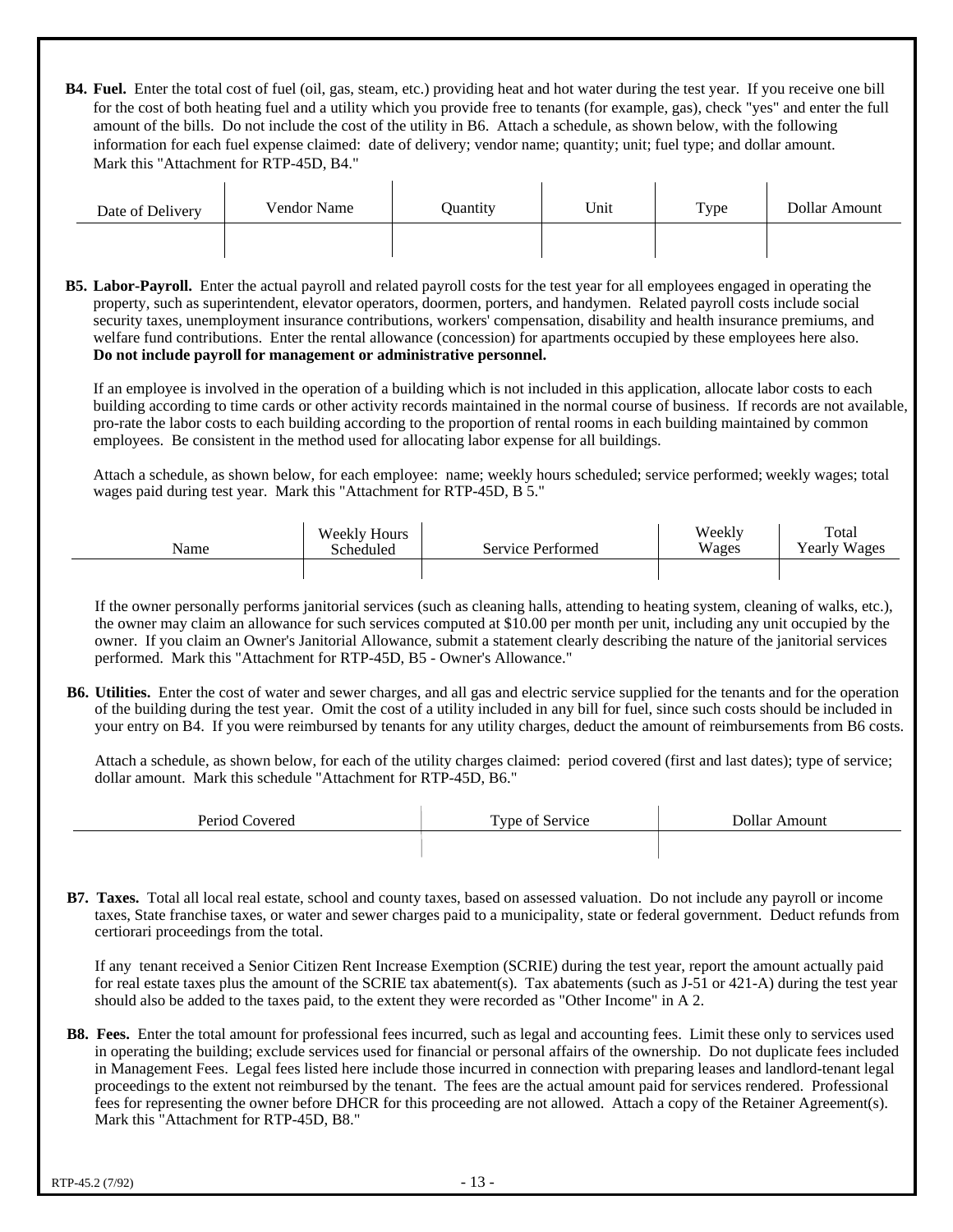**B9. Permits.** Enter the total amount paid for building, elevator, boiler, environmental permits, etc.

**B10. Necessary Contracted Services.** Enter the total payments to individual contractors or firms providing services under contract for boiler repairs, elevator maintenance, extermination, exterior grounds maintenance, refuse or garbage removal, appliance and air-conditioner repairs, etc. Do not include payment for work done by the owner's employees. Attach a schedule, as shown below, with the following information for each service: the name of the contractor/vendor; type of service; period covered; and total payment. Mark this "Attachment for RTP-45D, B10."

| Name of Contractor/Vendor | Type of Service | Period Covered | <b>Total Payment</b> |
|---------------------------|-----------------|----------------|----------------------|
|                           |                 |                |                      |

**B11. Non-Capital Repairs.** Enter the annual cost of repairs and maintenance such as: painting and decorating, plumbing repairs, carpentry, electrical repairs, general repairs, and supplies which are not capitalized and included on B10. Do not include depreciable capital expenses such as: sink replacements, stoves, refrigerators, dishwashers and air-conditioners. If you do not separate costs of parts and supplies from non-capital repairs, include parts and supplies here. Do not include them in B13.

If a DHCR audit shows an unusually high non-capital repair item, you may be required to compute non-capital repairs by taking a one-year average of the expenses for three years ending with the last month of the test year or actual expenses for the year, whichever is lower. If you must submit data for the three-year cycle, and you have been the owner for less than three years, the bills and data of the previous owner, who must be a related entity, is used to calculate the average.

Attach a schedule, as shown below, with the following information for each invoice charge claimed: date of invoice; name of vendor; type of repair, maintenance, part or supply; location (apartment number, lobby, etc.); and dollar amount. Credits reducing an itemized cost should be noted and the amount deducted from the total. Credits include allowances in price, returns of merchandise, proceeds from the sale of materials and supplies, payments received from insurance carriers, and reimbursements from tenants. Mark this schedule "Attachment for RTP-45D, B11."

| Invoice<br>Date | Name of Vendor | Type of Repair,<br>Maintenance, Part or<br><b>Supply</b> | Location | Dollar Amount |
|-----------------|----------------|----------------------------------------------------------|----------|---------------|
|                 |                |                                                          |          |               |

**B12. Insurance.** Enter the total amount of premiums paid for insurance on property damage, public liability, fire, vandalism, burglary, water damage, etc., carried on the building. If any insurance policy also covers any other building, pro-rate the premiums based on the ratio of the number of rental rooms in this application and the total number of rental rooms of all buildings covered. Do not include health, workers' compensation and disability insurance premiums, as these items are included in B5.

Reduce annual premium cost by all credits which have been received or may be received, such as dividends or rate adjustments.

Submit copies of all insurance policies, showing endorsements and amendments. Attach a schedule, as shown below, with the following for each policy: type of insurance; name of carrier; amount of coverage; term (first and last dates of the period covered); total premium charge; annual cost. Mark all policy copies and the schedule "Attachment for RTP-45D, B12."

| Type of Insurance | Name of Carrier | Amount of<br>Coverage | Term | Total<br>Premium Charge | <b>Annual Cost</b> |
|-------------------|-----------------|-----------------------|------|-------------------------|--------------------|
|                   |                 |                       |      |                         |                    |

**B13. Parts and Supplies**. Enter actual expenses for parts and supplies used such as: janitorial supplies, maintenance parts, plumbing parts and electrical parts which are not capitalized or included as non-capital repairs in B11. Do not include inventory on hand. Do not separate the parts and supplies from non-capital repairs, if you do not separate such expenses in your books of account.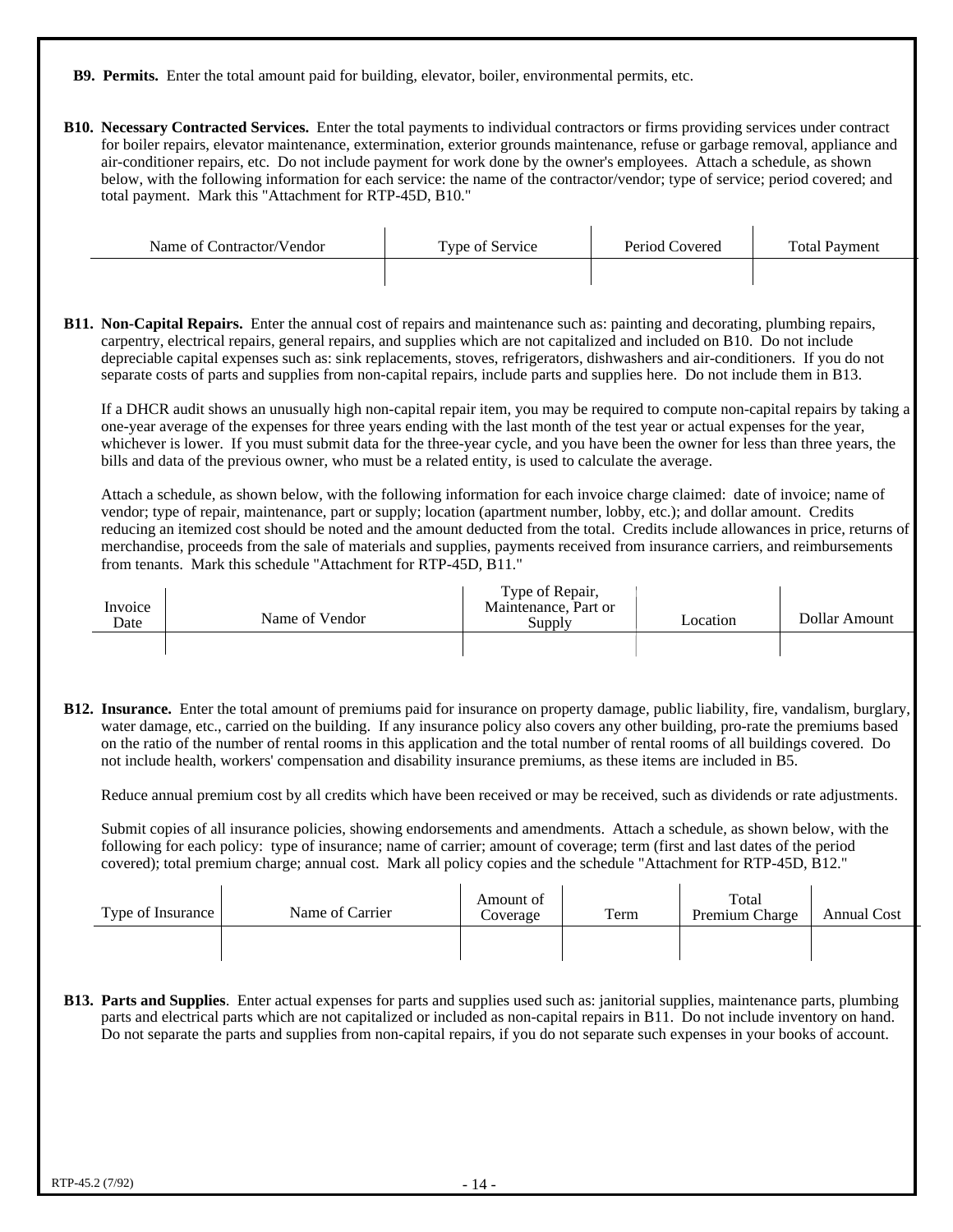**B14. Management Fees**. Check the box identifying the type of management. Calculate management fees, as follows:

**If owner managed,** an allowance is claimed. The allowance is in place of paying an agent and recognizes work done by the owner for collecting rents, negotiating leases, purchasing parts and supplies, and supervising maintenance employees. The allowance is a percent of the total income shown on **Form RTP-45, A3**:

| 6\% of the first   | \$100,000.00 of total income |
|--------------------|------------------------------|
| plus               |                              |
| 4\% of the second  | \$100,000.00 of total income |
| plus               |                              |
| 3% of the balance. |                              |
|                    |                              |

**If employee managed,** enter the total salaries of such employee(s), including cash payments and benefits paid for them. Do not duplicate costs reported on B5. However, the total of salaries and benefits cannot exceed the allowance for owner managed buildings as calculated above. If an employee manages another building not covered in this application, allocate the costs to each building by using time cards or activity records maintained by the owner. If records are not available, prorate the cost by the proportion of rental rooms in each building managed by common employees.

**If agent managed,** enter fees paid, but not exceeding the allowance to owner managed buildings as calculated above. If an agent manages another building not covered in this application, pro-rate as instructed for employee managed buildings.

Attach a schedule, as shown below, with the following information: type of management, (ie: owner, agent or employee); basis of computation; and amount. Mark this "Attachment for RTP-45D, B14."

| $\mathbf{r}$<br><b>vne</b><br>$\sqrt{ }$<br>21 11 | Basis of<br>ι∩r | $v_{\text{ear}}$<br>`ect<br>for<br>.mount |
|---------------------------------------------------|-----------------|-------------------------------------------|
|                                                   |                 |                                           |

- **B15. Mortgage Interes**t. Copy from RTP-45E, B14, the amount of mortgage interest allowed. Do not include mortgage amortization, escrow payments and mortgage-related expenses.
- **B16. Other Administrative Costs**. Enter total of all other administrative costs actually incurred in operating the property. Examples are: advertising fees, rent stabilization fees, inspection fees, costs for upkeep of uniforms and mortgage-related expenses. Mortgage-related expenses are prorated over the life of the mortgage or over a five-year (5 year) period, **whichever is greater.** If a charge was incurred for buildings not covered in this application, prorate the charge appropriately.

Attach a schedule, as shown below, with the following information for each charge: date of invoice; vendor; type of expense; total amount; prorated amount; explanation for proration. Mark this "Attachment for RTP-45D, B16."

| Invoice | Vendor | Type of | Total  | Pro-rated | Explanation for |
|---------|--------|---------|--------|-----------|-----------------|
| Date    |        | Expense | Amount | Amount    | proration       |
|         |        |         |        |           |                 |

- **B17. Total Operating Expenses.** Add B4 to B16. Enter the total here.
- **C18. Relationship Between Income and Expenses.** Calculate as instructed. If line 18 is less than or equal to 95% (0.95), **STOP.** You do not qualify for an Alternative Hardship Rent Increase. If line 18 is greater than 95% (0.95), continue to Line 19.
- **D19. Maximum Allowable Income.** Calculate as instructed. This is the gross income needed to make expenses (Line 17) equal to 95% of the maximum allowable income.
- **E20. Dollar Amount of Rent Increase.** Calculate as instructed the difference between the maximum allowable income (Line 19) and the actual income (Line 3). This is the dollar amount of the alternative hardship rent increase for which you are applying.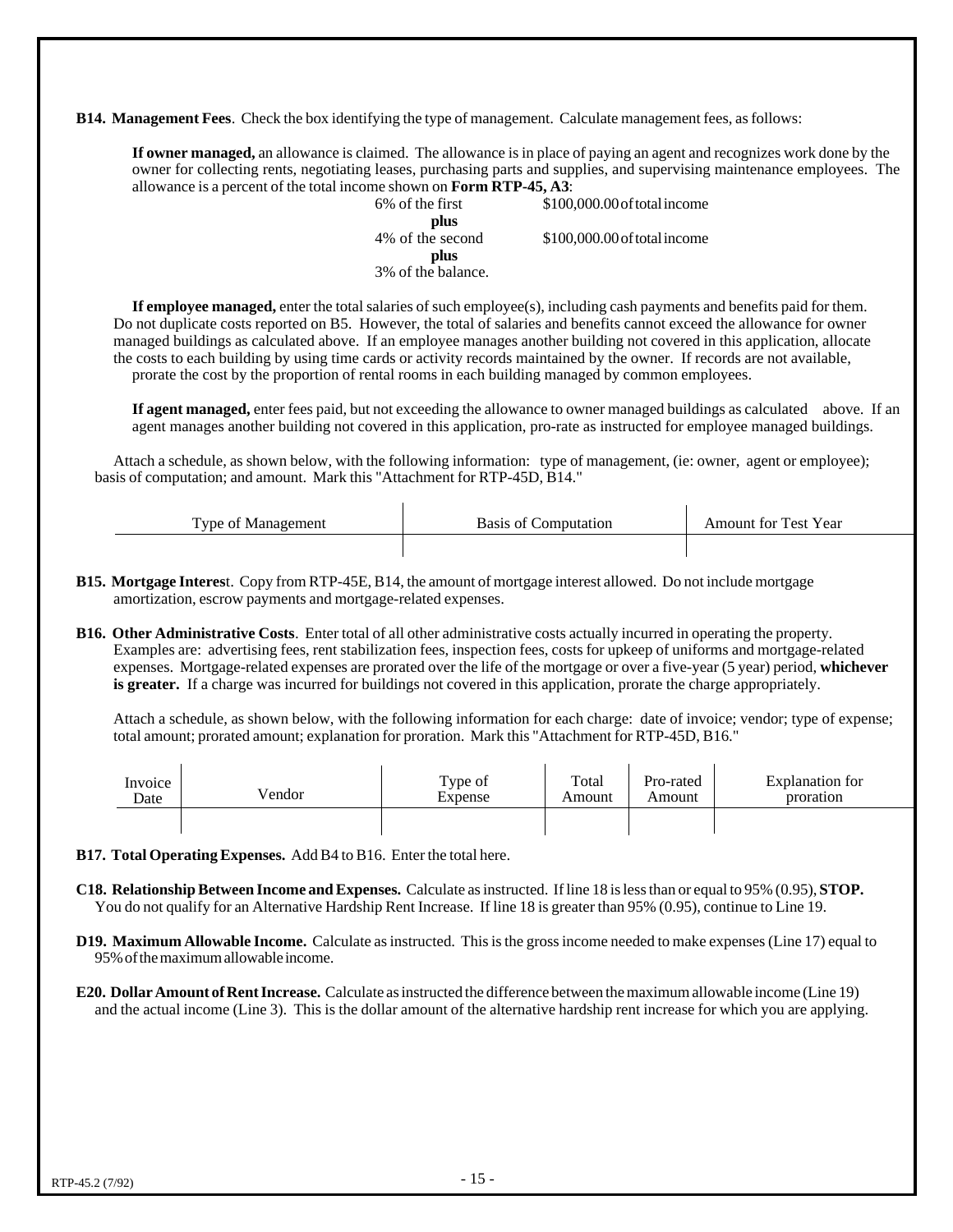#### **E. RTP-45E "Calculation of Allowable Mortgage Interest"**

Complete upper right corner as instructed on page 6, item D.

#### **A. Current Mortgages:**

- **1. Holder's Name.** Enter the full name of the person or entity holding each mortgage.
- **2. Holder's Address.** Enter the holder's full address (street number and name, city, state and zip code).
- **3. Origination Date.** Enter the month and year each mortgage was placed, or the date assumed from a previous owner.
- **4. Expiration Date.** Enter the month and year when the final payment is due.
- **5. Original Principal.** Enter the beginning balance as of the date entered on line 3, (origination date).
- **6. Outstanding Principal.** Enter the balance outstanding as of the last day of the test year.
- **7. Interest Rate.** Enter the annual interest rate. If the interest rate is variable, enter the interest rates in effect during the test year and explain the basis of the variable rate.
- **8. Interest Payments.** Enter the amount of interest paid during the test year. Exclude any interest accrued from prior year.
- **9. Number of Annual Payments.** Enter the number of annual payments. Enter "12" if you pay monthly; "4" if you pay quarterly or "2" if you pay semi-annually.
- **10. Type of Mortgage.** Check the **type of mortgage** based on the following definitions:

**Full self-amortizing** - The balance due on the expiration date is zero.

**Balloon** - The balance due on the expiration date is greater than zero. If a balloon mortgage, enter the principal balance due on the expiration date.

- **11. Relationship between Property Owner and Mortgage Holder.** Check "yes," if the holder (mortgagee) is a corporation, partnership or other legal entity in which the property owner is a shareholder, a partner, or an officer, or if the holder is related by blood or marriage (including previous marriage) to the property owner.
- **12. Previous Owner**. Check "yes" if the holder is a previous owner of the property and enter an explanation.
- 13. Additional Collateral. Check "no" if the building and land are the only collateral pledged as security against the mortgage. Check "yes" if any additional assets (i.e., a second building, stocks, bonds, etc.) are pledged as security against the mortgage and attach an explanation. Mark this "Attachment for RTP-45E, A13.
- **14. Mortgage Payments.** Check "yes" if you pay your mortgage on time. Check "no" and attach an explanation if you are behind in your mortgage payments. Give the date the latest installment was paid and state the additional interest or penalty paid as a result of default. Mark this "Attachment for RTP-45E, A-14."
- 1**5. Mortgage Payment Statements.** Submit mortgage payment statements or other verifiable documents. If you have more than one mortgage, submit a statement or other acceptable proof for each mortgage. Show the breakdown of each mortgage (i.e., interest paid, amortization, taxes, insurance, escrow and penalty, if any.) Mark this "Attachment for RTP-45E, A15."
- **16. Required Mortgage Documents.** For each mortgage, attach a copy of the following: the recorded mortgage, the mortgage commitment letter(s), the mortgage closing statement(s), and any mortgage assignments. Mark this "Attachment for RTP-45E, A16."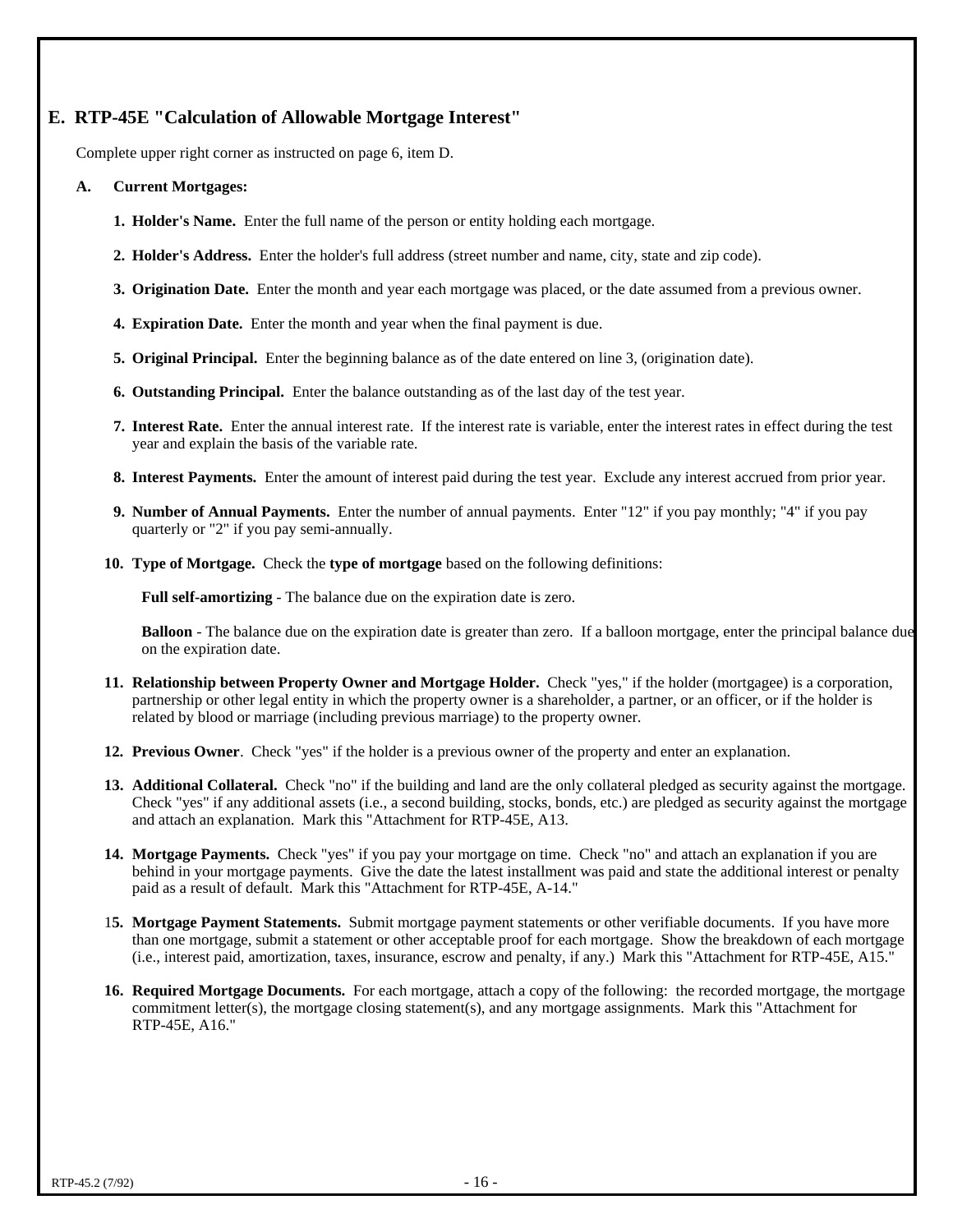- **17. Mortgage Refinancing.** If any existing mortgage was refinanced within the last three (3) years, check "yes" and complete lines 17a through 17c as follows:
	- a. Check any mortgage that was refinanced.
	- b. Give reason for refinancing if you have more than one mortgage that you refinanced, identify whether first, second or third mortgage. Mark this "Attachment for RTP-45E, A17b."
	- c. If any mortgage was paid before maturity, explain details of prepayment privilege or penalty paid. If you have more than one mortgage identify whether first, second or third mortgage. Mark this "Attachment for RTP-45E, A17c."
- **B. Prior Mortgages:** (Complete only if prior mortgage expired or was terminated within the past three years.)
	- **1. Holder's Name.** Enter the full name of the person or entity which held any mortgage which expired or was terminated within the last 36 months.
	- **2. Holder's Address.** Enter the holder's full address, (street number and name, city, state and zip code).
	- **3. Origination Date.** Enter the month and year each mortgage was placed, or the date assumed by the current owner, whichever is later.
	- **4. Expiration Date.** Enter the date the last payment was due or the date the mortgage was satisfied, whichever is earlier.
	- **5. Original Principal.** Enter the beginning balance as of the date entered on B3.
	- **6. Outstanding Principal at Expiration.** Enter the balance outstanding as of date entered on B4.
	- **7. Interest Rate.** Enter the annual interest rate. If the interest rate was variable, enter the interest rates in effect during the year the mortgage expired or was satisfied.
	- **8. Annual Debt Service Payments.** Enter the annual amount of payments on the mortgage(s).
	- **9. Number of Annual Payments.** Enter the number of annual payments. Enter "12" if you paid monthly; "4" if you paid quarterly; and "2" if you paid semi-annually.
	- **10. Allowable Principal on Prior Mortgage.** Total the amounts entered on B6.
	- **11. Principal on Current Mortgage.** Total the amounts entered on A5.
	- **12. Proportion of Interest Cost Allowed.** Divide B10 by B11. Enter if it is less than or equal to 1.00 (100%). If result is greater than 1.00, enter 1.00.
	- **13. Total Interest Cost on Current Mortgages.** Total the amounts entered in A8.
	- 1**4. Allowable Interest Cost.** Multiply the total from B13 by the figure in B12. Enter the result here and on Form RTP-45D, 15.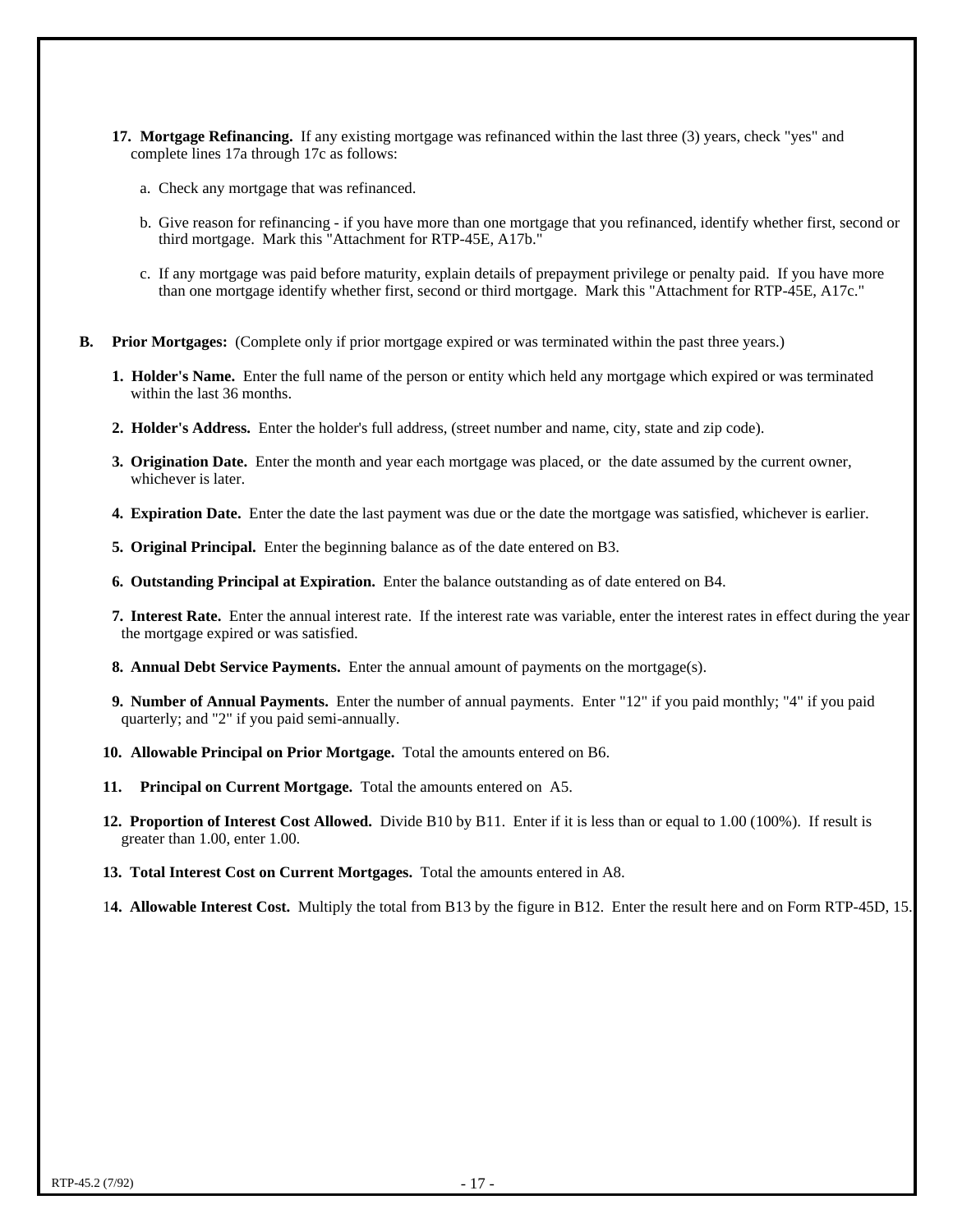# **F. Form RTP-45F, "Rental Income Worksheet"**

Complete upper right corner as instructed on page 6 item D.

#### **Part I. Rent Stabilized Apartments.**

- **1. Total Stabilized Rent Income.** Enter the total rent payable by tenants in rent stabilized units during the test year. Include the rents payable by the owner's relatives and/or employees, by tenants receiving Senior Citizen Rent Increase Exemption and/or Section 8 rent subsidy in rent-stabilized units. Do not include the amounts of the exemptions or subsidies. If rent is payable, but was not collected and you excluded that rent, attach proof such as: a judgment against the tenant and explain why collection was beyond your control; this proof is submitted as part of Form RTP-45D, A1.
- **2. Total Number of Rooms**. Enter the total number of rooms in rent-stabilized units at the end of the test year. A rentcontrolled unit which was vacated during the year becomes a rent stabilized unit and is included here.
- Part II. Rent-Controlled Apartments. If none, enter a zero ("0") on lines 3 and 4.
	- **3. Total Rent.** Enter the total rent payable on all rent-controlled apartments during the test year.
	- **4. Total Number of Rooms.** Enter the number of rooms in rent-controlled units at the end of the test year.
- **Part III. Commercial/Professional Units.** If none, enter a zero ("0") on lines 5 and 6.
	- **5. Total Rent.** Enter the total rent payable on all commercial and/or professional units during the test year.
	- **6. Total Number of Rooms.** Enter the total number of rooms in commercial and/or professional units. Calculate the equivalent number of rooms in the commercial and/or professional space that an apartment would have with the same square footage. For example: if a commercial or professional unit measures 1200 square feet, compare the space with an apartment (preferably in the same line) that measures nearest to 1200 square feet; if your room count for the apartment was 4 rooms, count the commercial space as 4 "rooms."
- **Part IV. Owner's or Managing Agent's Apartment.** If the owner or managing agent occupies an apartment in the building during the test year, the rental value of the apartment must be added to the total income of the building. If neither the owner nor the managing agent occupied an apartment during the test year, enter a zero ("0") on lines 7 through 11.
	- **7. Expiration Date of Last Stabilized Lease.** Enter the month and year the owner's apartment was vacated by the last rent-stabilized tenant or by the last rent-controlled tenant, whichever is applicable. If the date is unknown, mark "not known" and attach a complete explanation.
	- **8. Last Stabilized Rent.** Enter the amount of the monthly stabilized rent on the date shown on line 7. If the rent was controlled, mark "RC". If the amount is unknown, mark "not known."
	- **9. Imputed Monthly Rent.** Calculate the imputed monthly rent for the owner's apartment by the method below that reflects your entry on line 8.

If your entry on line 8 is the monthly rent at the expiration of the last rent-stabilized lease, use the three-year or two-year rent guideline in effect on the date shown on line 7, plus vacancy guideline (if any), to compute the monthly rent. Apply as many three-year and/or two-year guideline increases as needed. The last calculation is the imputed monthly rent to be entered on line 9.

If your entry on line 8 is marked "RC" or "not known", consult the rent roll for the test year. Add the highest monthly rent amount and the lowest monthly rent amount for apartments in the building having the same number of rooms as the owner's apartment. Divide by two (2). Enter this result on line 9.

- **10. Imputed Annual Rent.** Multiply the imputed monthly rent on line 9 by 12 to get the annual imputed rent and enter on line 10.
- **11. Total Number of Rooms.** Enter the total number of rooms in owner's apartment.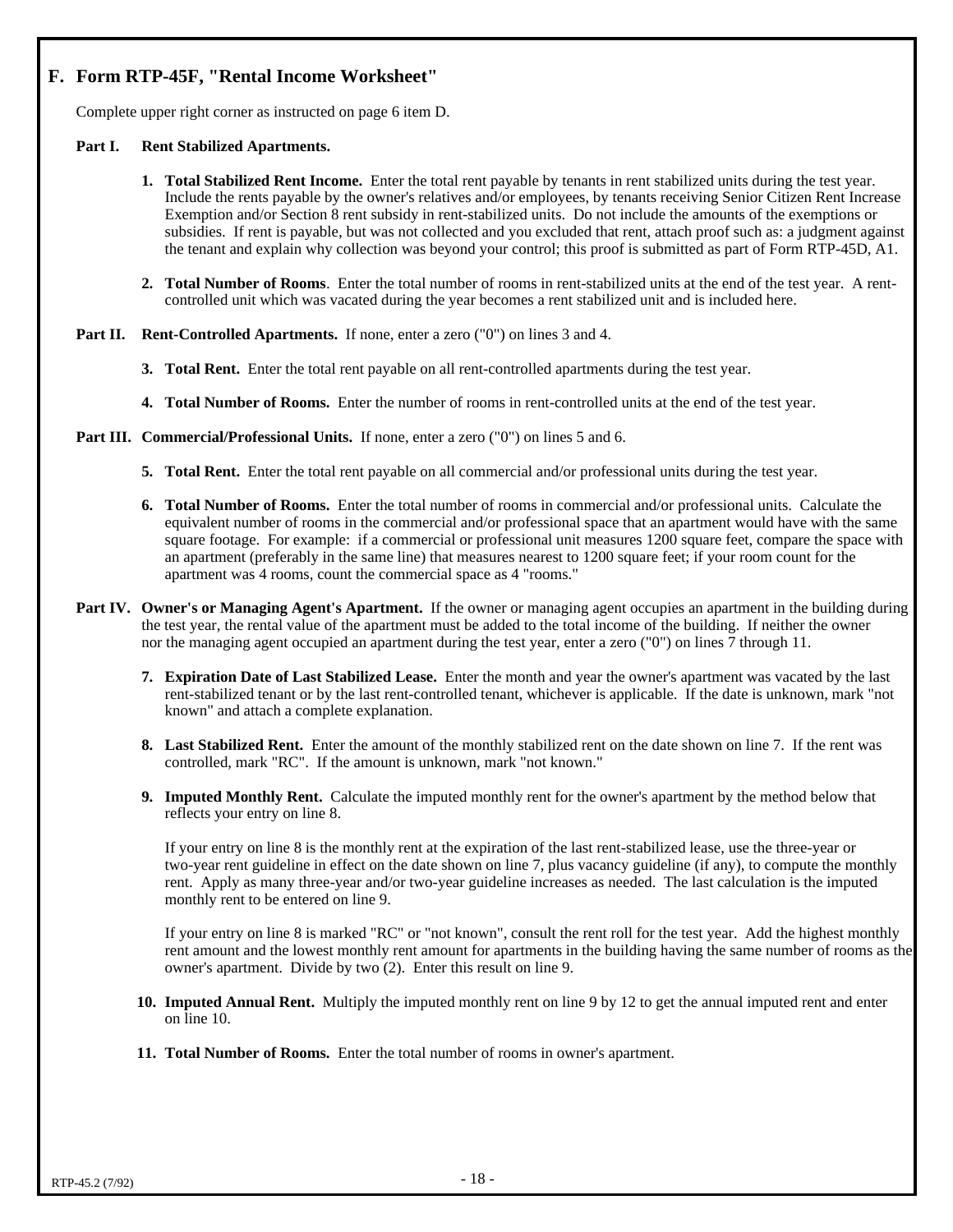**Part V. Owner or Managing Agent Relatives Apartments.** The concessions granted to tenants who are relatives must be added to the actual rent collectible. The concession is equal to the difference between the allowable stabilized rent and the rent actually charged the relative. If you had no apartments occupied by relatives of the owner or managing agent, or if the relatives paid the legal regulated rent, enter a zero ("0") on lines 12 through 16 of Column G.

**12. to 15.** Attach additional sheets, if needed; mark these "Attachment for RTP-45F, items 12-15."

**Col. A. Apartment Number.** Enter the apartment number of each apartment occupied by a relative. Relatives include children, grandchildren, parents, grandparents, brothers, sisters, cousins, aunts, uncles and former spouses.

**Col. B. Number of Rooms**. Enter the number of rooms in each apartment. See instructions for RTP-45, line 5 for description of rooms.

**Col. C. Legal Regulated Monthly Rent.** Enter the legal regulated rent per month that would have been payable for the apartment if it were not occupied by a relative.

**Col. D. Monthly Rent Paid.** Enter the actual monthly rent which the relative paid during the test year.

**Col. E. Monthly Concession.** Enter the difference between Column C and Column D for the monthly concession.

**Col. F. Months Occupied.** Enter the number of months the relative occupied the apartment. If it was occupied the entire year, enter "12".

**Col. G. Total Concession Amount.** Multiply the figure in Column E by the figure in Column F and enter result.

**16. Col. B. Total Number of Rooms.** Add the entries in Column B and enter the total in the box.

**Col. G. Total Concession.** Add the entries in Column G and enter the total in the box.

**Part VI. Rent on Employees' Apartments.** If employees of the owner or managing agent occupied apartments at less than the allowable stabilized rent, the concessions granted to the employees must be added to actual rent charged. If no rent was collected from employees, the allowable rents are entered as concessions. If no apartments were occupied by employees of the owner or managing agent, enter zero ("0") on lines 17 through 21 in Column G.

**17. to 20.** Attach additional sheets, if needed; mark these "Attachment for RTP-45F, items 17-20."

**Col. A. Apartment Number.** Enter the apartment number of each employee.

**Col. B. Number of Rooms.** Enter the number of rooms in each apartment.

**Col. C. Legal Regulated Monthly Rent.** Enter the legal regulated rent per month that would have been payable if it were not occupied by an employee of the owner or managing agent.

**Col. D. Monthly Rent Paid.** Enter the actual monthly rent paid by the employee. If the employee occupied the apartment "rent free", enter "zero."

**Col. E. Monthly Concession.** Enter the difference between Column C and Column D for the monthly concession.

**Col. F. Months Occupied.** Enter the number of months the employees occupied the apartment. If it was occupied the entire year, enter "12."

**Col. G. Total Concession Amount.** Multiply the figure in Column E by the figure in Column F and enter result.

**21. Col. B. Total Number of Rooms.** Add the entries in Column B and enter the total in the box.

**Col. G. Total Concession for Test Year.** Add the entries in Column G and enter the total in the box.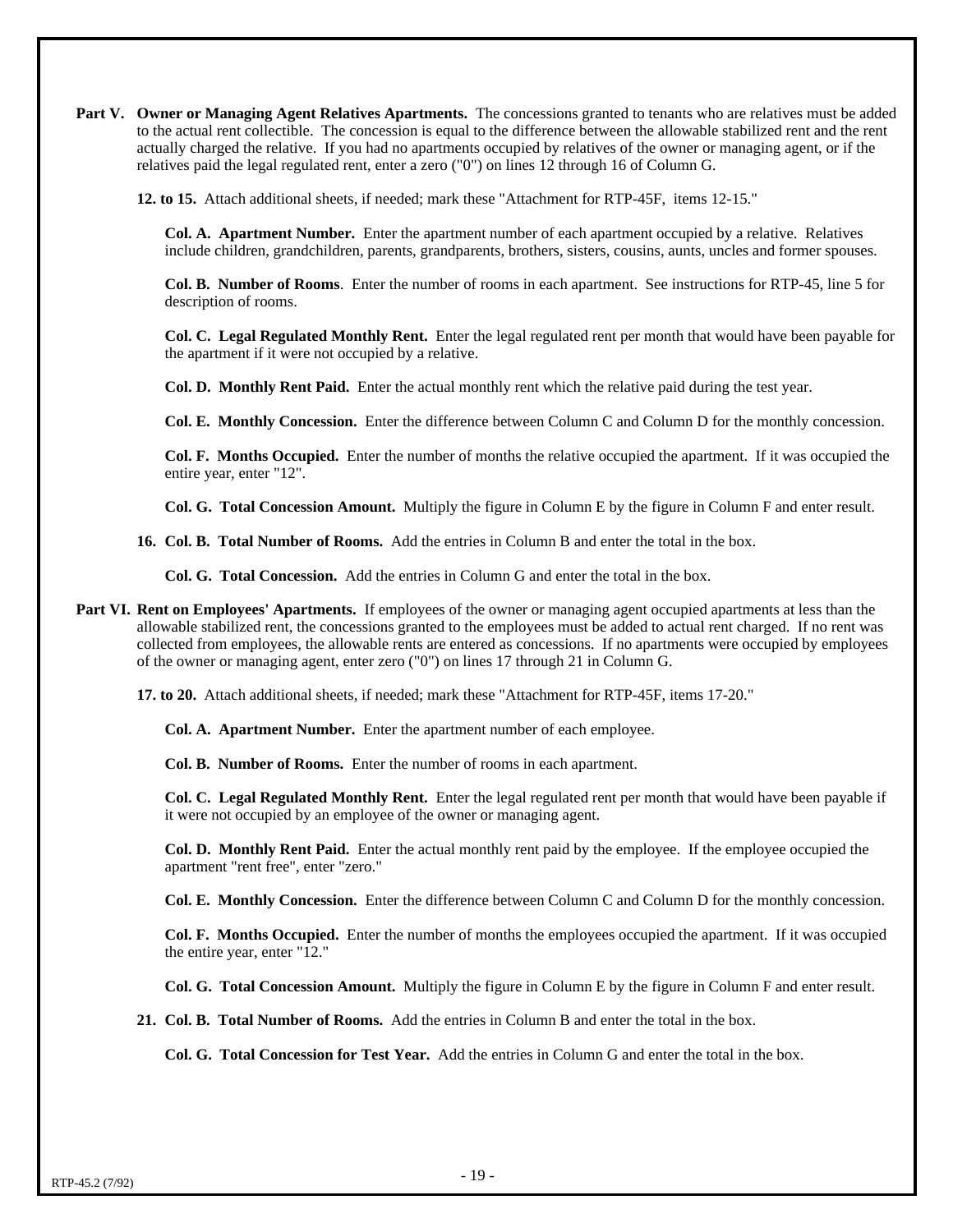**Part VII.** Long Term Vacancies. If an apartment is vacant or unoccupied for more than one month, add to the rental income the amount that would have been received if the apartment was occupied. If a long-term vacancy is due to extenuating circumstances such as fire, attach an explanation.

**22. to 26.** Attach additional sheets if needed; mark these "Attachment for RTP-45F, Items 22-26."

**Col. A. Apartment Number.** Enter the apartment number.

**Col. B. Termination Date**. Enter the month, day and year on which the last tenant moved out leading to a vacancy.

**Col. C. Origination Date**. If the apartment was rented again during the test year, enter the beginning date of the new lease.

**Col. D. Vacancy Reason.** Give the reason why the apartment was vacant.

**Col. E. Length of Vacancy.** Enter the number of months in which the apartment was vacant.

**Col. F. Legal Regulated Monthly Rent.** If you entered a date in Column C, enter the monthly rent collectible on the first rental after the vacancy. Use the legal regulated rent in effect on the date entered in Column C. If you did not enter a date in Column C, compute the monthly rent by following the instructions for imputed rent in Part IV, 9 using the date in Column B above.

**Col. G. Vacancy Rent Loss.** Multiply the amount in Column E by the amount in Column F and enter result.

**27. Total Vacancy Rent Loss for Test Year.** Add the entries in Column G. Enter the total in this box.

**Part VIII. Senior Citizens' Apartments.** If no apartments were occupied by senior citizens with rent increase exemptions, enter zero ("0") on lines 28 through 32 in Column G.

**28 to 32.** Attach additional sheets, if needed; mark these "Attachment for RTP-45F, Items 28-32."

**Col. A. Apartment Number.** Enter the apartment number.

**Col. B. Number of Rooms.** Enter the number of rooms in each apartment.

**Col. C. Legal Regulated Monthly Rent.** Enter the legal regulated rent per month.

**Col. D. Monthly Rent Collected.** Enter the actual monthly rent collected from each tenant.

**Col. E. Monthly Difference.** Subtract the amount in Column D from the amount in Column C and enter the result.

**Col. F. Number of Exemption Months.** Enter the number of months each tenant occupied the apartment and received the exemption.

**Col. G. Total Abatement Amounts.** Multiply the amount in Column E by the number in Column F and enter the result.

**Col. G. Total Abatement Amounts.** Multiply the amount in Column E by the number in Column F and enter result.

**Col. H. Rent Stabilized or Rent Controlled.** If the apartment listed is rent stabilized, enter an "S" in this column. If the apartment listed is rent-controlled, enter a "C" in this column.

**33. Col. B. Total Number of Rooms.** Add the entries under Column B. Enter the total in this box.

**Col. G. Total Abatement for Test Year.** Add the entries under Column G. Enter the total in this box.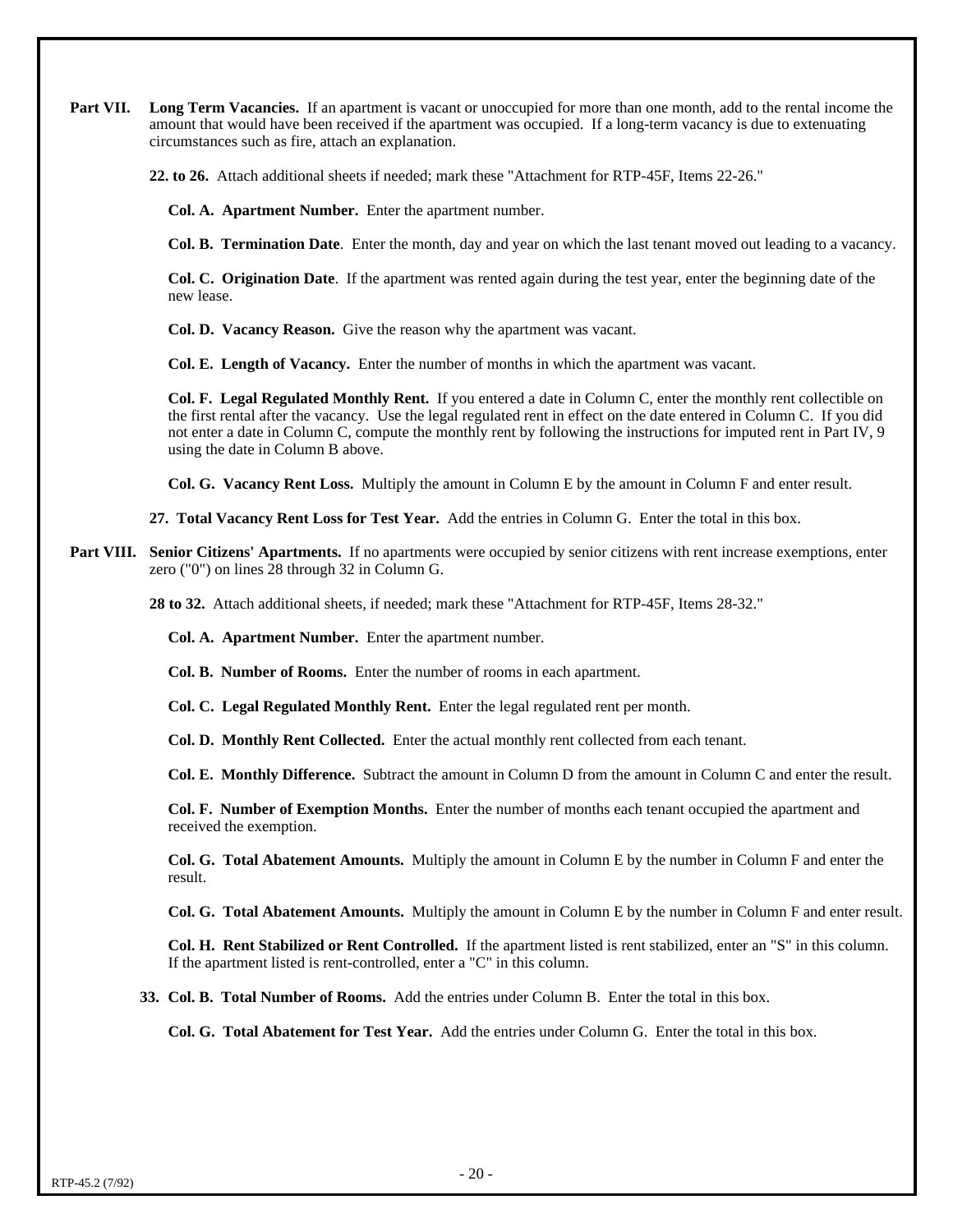**Part IX.** Section 8 Tenants' Apartments. If no apartments were occupied by tenants with Section 8 Subsidy, enter a zero ("0") on lines 34 through 38 in Column G.

**34 to 38.** Attach additional sheets, if needed; mark these "Attachment for RTP-45F, Items 34-37."

**Col. A. Apartment Number.** Enter the apartment number.

**Col. B. Number of Rooms.** Enter the number of rooms in each apartment.

**Col. C. Maximum Allowable Rent.** Enter the maximum allowable rent per month.

**Col. D. Monthly Collectible Rent .** Enter the actual monthly rent collectible from each tenant.

**Col. E. Monthly Subsidy.** Subtract the amount in Column D from the amount in Column C and enter the result.

- **Col. F. Months Occupied.** Enter the number of months each tenant occupied the apartment and received the subsidy.
- **Col. G. Total Subsidy.** Multiply the amount in Column E by the number in Column F and enter the result.

**Col. H. Rent Stabilized/Rent Controlled.** If the apartment is rent stabilized, enter "S"; If rent controlled, enter "C".

**38. Col. B. Total Number of Rooms.** Add the entries under Column B. Enter the total in this box.

**Part X.** Summary of Rental Income. Carefully copy your entry from the referenced line.

- **39. Rent Stabilized Apartments.** Copy the entry from line 1.
- **40. Rent Controlled Apartments.** Copy the entry from line 3.
- **41. Commercial/Professional Apartments.** Copy the entry from line 5.
- **42. Imputed Rent on Owner's or Managing Agent's Apartment.** Copy the entry from line 10.
- **43. Concessions Granted to Relatives.** Copy the entry from line 16, Column G.
- **44. Concessions Granted to Employees.** Copy the entry from line 21, Column G.
- **45. Vacancy Rent Loss.** Copy the entry from line 27, Column G.
- **46. Senior Citizens' Apartments.** Copy the entry from line 33, Column G.
- **47. Section 8 Rent Subsidy.** Copy the entry from line 38, Column G.
- **48. Total Rent Income.** Add the entries in lines 39 through 47 and enter result on this line. In addition, copy the entry to Form RTP-45D, line 1. This is the total rent income during the test year.
- **Part XI. Income and Expense Allocation for Mixed Buildings.** A mixed building is one in which there is at least one rent stabilized apartment and at least one rent controlled apartment. Do not complete Part XI if all apartments are rent stabilized, since no allocation is necessary. If all apartments rent controlled, you should not be filing this application.

**49. Total Residential Room Count.** Calculate the total residential room count as follows:

- a. Copy the entry from Line 2 of this form.
- b. Copy the entry from Line 4 of this form.
- c. Add the entries on Lines 49a and 49b, and enter the total on Line 49c.
- **50. Rent Stabilized Room Ratio.** Divide the entry on Line 49a by the entry on Line 49c. Enter the result.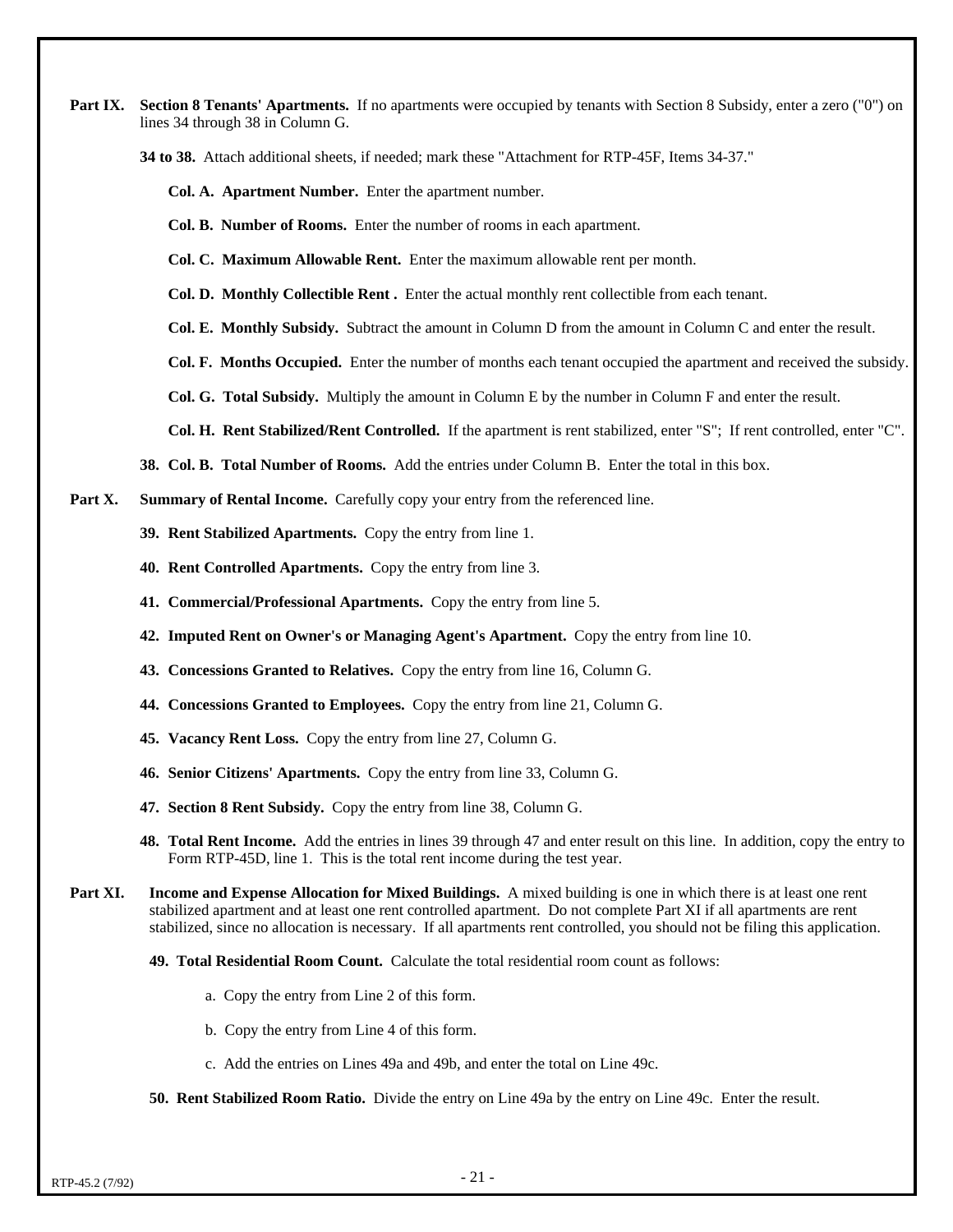#### **51. Total Income Allocated to Rent Stabilized Units.**

**a.** On a separate sheet, copy the following rental income figures:

Entry on Line 39 (Rent Stabilized Apartments)

Entry on Line 42 (Imputed Rent on Owner's or Managing Agent's Apartment)

Entry on Line 43 (Concession Granted to Relatives)

Entry on Line 44 (Concession Granted to Employees)

Entry on Line 45 (Long Term Vacancy Rent Loss)

**Adjusted** entry of Line 46 (SCRIE). Add the Col. G entries for rent stabilized apartments (identified with an "S" in Col. H.)

**Adjusted** entry of Line 47 apartments (Section 8 Subsidy). Add the Col. H entries for rent stabilized apartments (identified with an "S" in Col. H).

Add the above entries. Enter on Line 51a.

**b. Commercial Income Allocated to Rent Stabilized Units.** Multiply the entry on Line 41 (Commercial/ Professional Units) by the entry on Line 50 (Rent Stabilized Room Ratio). Enter result on Line 51b.

**c. Other Income Allocated to Rent Stabilized Units.** Refer to your completed form RTP-45D. Multiply the entry on Line 2 of the RTP-45D by the entry on Line 50 above. Enter result on Line 51c.

**d. Total Income Allocated to Rent Stabilized Units.** Add Lines 51a, 51b and 51c. Enter on Line 51d.

**52. Total Operating Expenses Allocated to Rent Stabilized Units.** Refer to your completed form RTP-45D. Multiply the entry on Line 17 of the RTP-45D by the entry on Line 50. Enter result on Line 52.

**53. Relationship Between Income and Expenses Allocated to Rent Stabilized Units.** Calculate as instructed on the form.

If entry on Line 53 is less than or equal to 0.95% (95%) **STOP**. You do not qualify.

If entry on Line 53 is greater than 0.95% (95%), continue to Line 54.

**54. Maximum Allowable Stabilized Income.** Calculate as instructed on the form. This is the gross income required to set the property's rent stabilized expenses (Line 52) equal to 95% of the gross rent stabilized income.

**55. Relationship Between Allowable and Actual Rent Stabilized Income.** Calculate as instructed on the form. This is the difference between the maximum allowable rent stabilized income (Line 54) and the actual total income allocated to rent stabilized units during the test year (Line 51d). This is the dollar amount of the rent stabilized alternative hardship rent increase for which you are applying.

#### **Form RTP-45G, "Owner's or Managing Agent's Statement of Affirmation To Application For Alternative Rent Increase"**

Complete upper right corner as instructed on page 6, item D.

Enter the current date.

Print the owner's name.

Owner or managing agent must sign the affirmation.

Print the name of the individual whose signature appears. This is required even if the owner has signed and has printed his or her name under the date.

Print the title of the individual whose signature appears.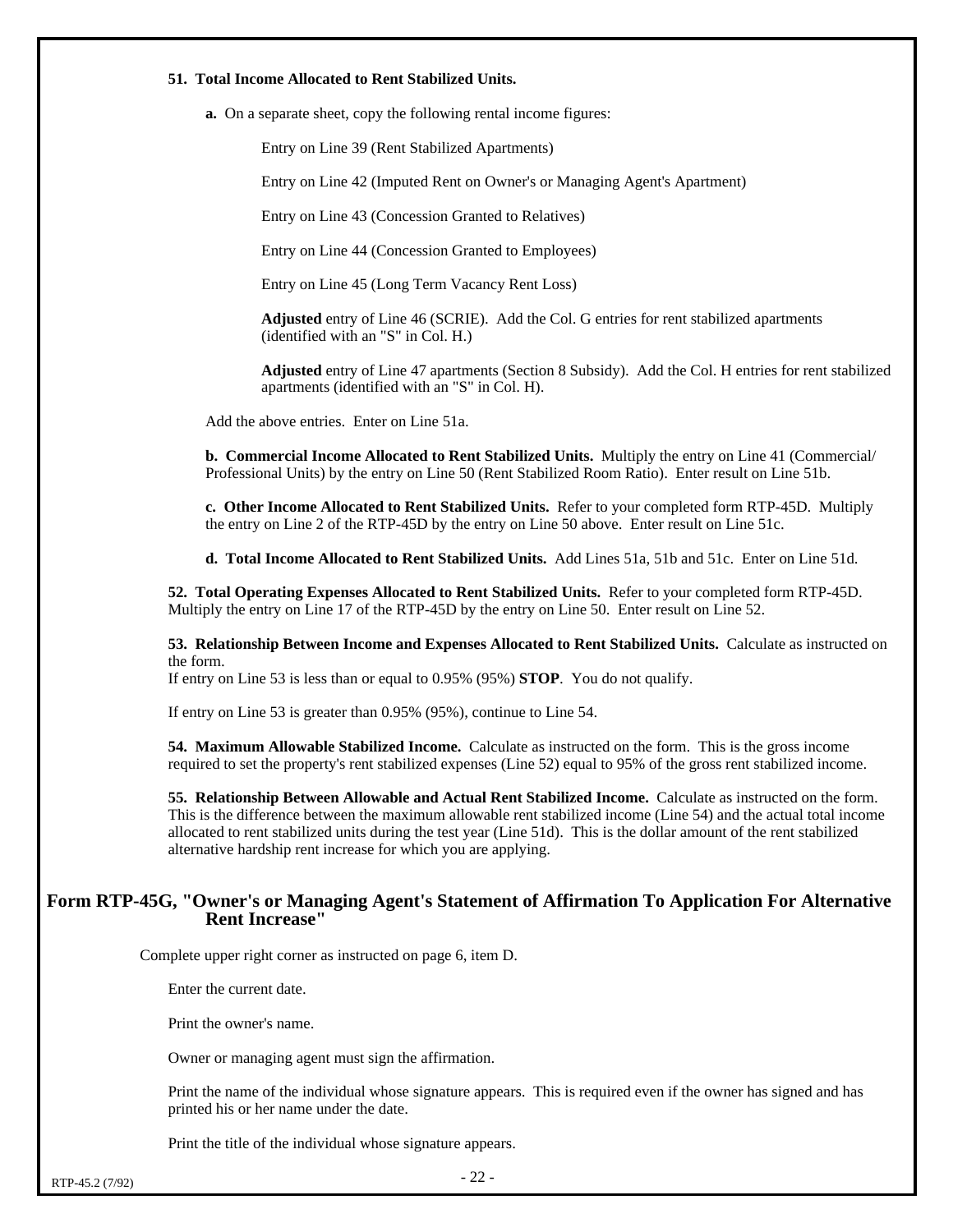#### **Checklist of Required Attachments**

The list of attachments shows schedules, statements, documents, etc. that may be necessary for submission with your Application for Rent Increase Based on Alternative Hardship. Each listing consists of the following:

A brief title for the attachment;

A reference to the specific form and the line number in which information appears; and

The word **"ALL"** or the word **"ITEM"**. If the word **"REQUIRED"** appears, the attachment must be included. If the word **"ITEM"** appears, refer to the instructions for the specific form and line number to determine whether this attachment is required for your application.

Before sending the application, be sure that each "Required Attachment" is checked off. If you must furnish any additional attachments, marked "ITEM", check the box in the "Checklist" column after preparing the attachment. Mark each attachment clearly; if we can not identify an attachment, we will not consider it when reviewing your application.

| Form #   | Line $#$ | <b>Required Attachment</b> | Checklist |
|----------|----------|----------------------------|-----------|
| RTP-45,  | 3        | <b>REQUIRED</b>            |           |
| RTP-45A, | 2        | <b>ITEM</b>                |           |
| RTP-45B, | 3        | <b>ITEM</b>                |           |
| RTP-45B, | 5        | <b>ITEM</b>                |           |
| RTP-45B, | 6        | <b>ITEM</b>                |           |
| RTP-45C, | 2        | <b>ITEM</b>                |           |
| RTP-45C, | 3        | <b>ITEM</b>                |           |
| RTP-45D, | 1        | <b>ITEM</b>                |           |
| RTP-45D, | 4        | <b>REQUIRED</b>            |           |
| RTP-45D, | 5        | <b>REQUIRED</b>            |           |
| RTP-45D, | 5        | <b>ITEM</b>                |           |
| RTP-45D, | 6        | <b>REQUIRED</b>            |           |
| RTP-45D, | 8        | <b>REQUIRED</b>            |           |
| RTP-45D, | 10       | <b>REQUIRED</b>            |           |
| RTP-45D, | 11       | <b>REQUIRED</b>            |           |
| RTP-45D, | 12       | <b>REQUIRED</b>            |           |
| RTP-45D, | 14       | <b>REQUIRED</b>            |           |
| RTP-45D, | 16       | <b>REQUIRED</b>            |           |
| RTP-45E, | $A-13$   | <b>ITEM</b>                |           |
| RTP-45E, | $A-14$   | <b>ITEM</b>                |           |
| RTP-45E, | $A-15$   | <b>ITEM</b>                |           |
| RTP-45E, | $A-16$   | <b>ITEM</b>                |           |
| RTP-45E, | $A-17b$  | <b>ITEM</b>                |           |
| RTP-45E, | $A-17c$  | <b>ITEM</b>                |           |
|          |          |                            |           |